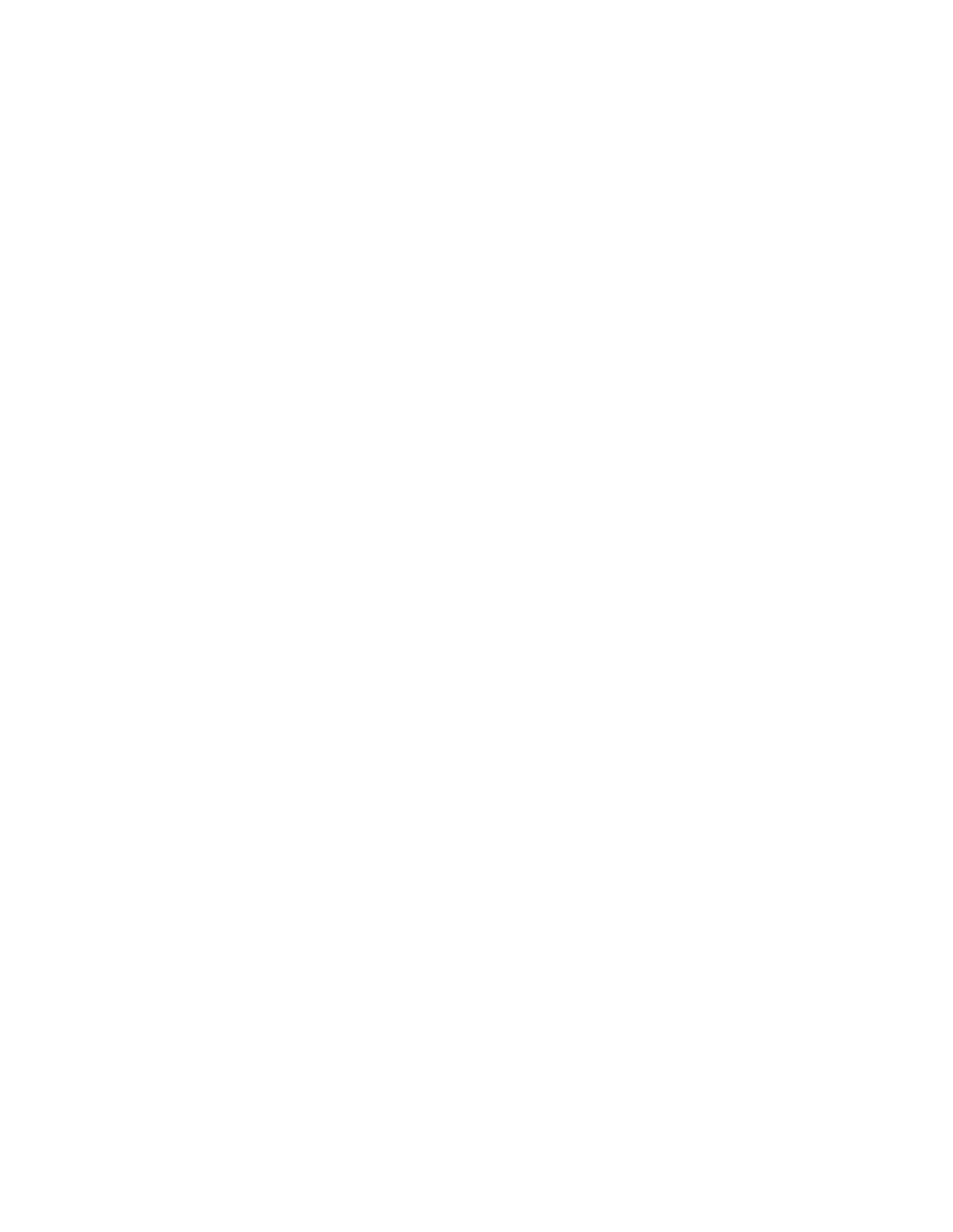# **EASTMINSTER PRESBYTERIAN CHURCH, DALLAS 2021 ANNUAL REPORT**



**Presented to the Congregation on January 30, 2022**

**6550 SAMUELL BLVD. DALLAS, TX 75228 214-381-4693**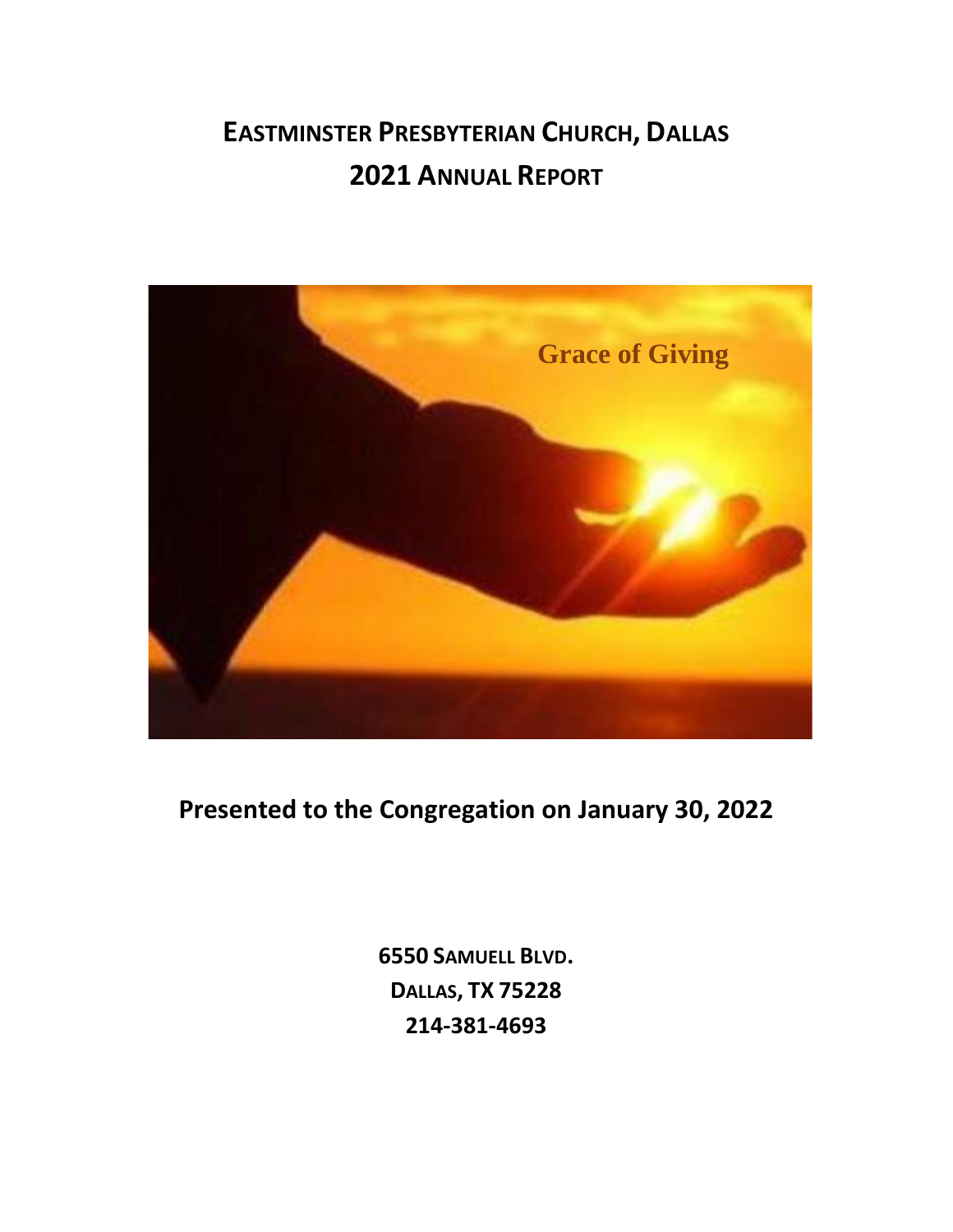## **PASTOR'S REPORT**

Unbeknownst to us, our children were on the same wavelength as Gary and me. Their Christmas gifts were about sharing old memories and making new ones. We were gifted a "memory book" partially filled with photos and captions about life so far with grandkids, with many pages to fill. And, we were gifted, Storyworth. Weekly we are receiving questions, some of them specifically drafted by the kids for us, others generic. We are able to share our thoughts and we are told at some point this could be a 400-page book, ready to publish and give back to our kids. What a gift to know that our children "want" to record our story and our story with them.

I have been thinking about family stories…a lot! Digging into the family history of Jesus with the stories of Tamar, Rahab, Naomi, and Ruth during Advent reminded me that each of us, with our many stories, share one…we are part of God's family, brothers, and sisters in Christ. And we do have a story to tell. As we leave behind 2021, my prayer for myself and the congregation in 2022 is a renewed energy to share God's story of love in Jesus Christ--not that we have stopped, but we are weary. Our minds are tired from decision-making about the normal things of life that once required little thought. But the Spirit has gifted so many in our congregation and the world with steadfast faith. Surely out of these last two years, we all have stories of how God has worked good in us and in others. To help encourage and strengthen the faith of others, let's make an intentional decision to share "God's story" for generations to come.

A positive step toward discerning how God's story will be shared through Eastminster was the creation of a Long-Range Planning Committee, and then partnering with the Presbyterian Foundation's Project Regeneration. We have met. We have broken bread together. We have prayed. Turned to scripture. Listened to each other, to the congregation, and we have listened for the leading of the Holy Spirit as we seek God's will for the mission and ministries of Eastminster. At this writing, we are looking forward to meeting with our Foundation partner, following our intentional and guided 40-day period of spiritual discernment. We have been listening for God's voice as we seek to follow God's will and way. As the Committee members continue this discernment process, we will include the congregation. In the meantime, continue to keep them in prayer as they lift you all up in prayer.

To the Re-Entry Task Force, my heart! Over the last two years, we have agreed, disagreed, laughed, cried, shared hurt feelings, ask for and given forgiveness. We have been human! There has been nothing easy about wading through the mountains of information about this virus and arriving at a decision we believe comes from the Spirit and from the hearts of each out of love for our members, friends and guests. While the decisions may not have been liked by everyone, I give thanksgiving to God for the way in which the congregation did their best to support and encourage each other in the decisions made. Well done, good and faithful servants!

Breaking bread together at the Lord's Table remains a central part of Eastminster's worship, as we share monthly Holy Communion. As with so many other elements of worship, we modified the way in which we served and, while the method may not be what we desire, there is no doubt that whenever we eat and drink remembering and looking forward to the life of Jesus, Jesus is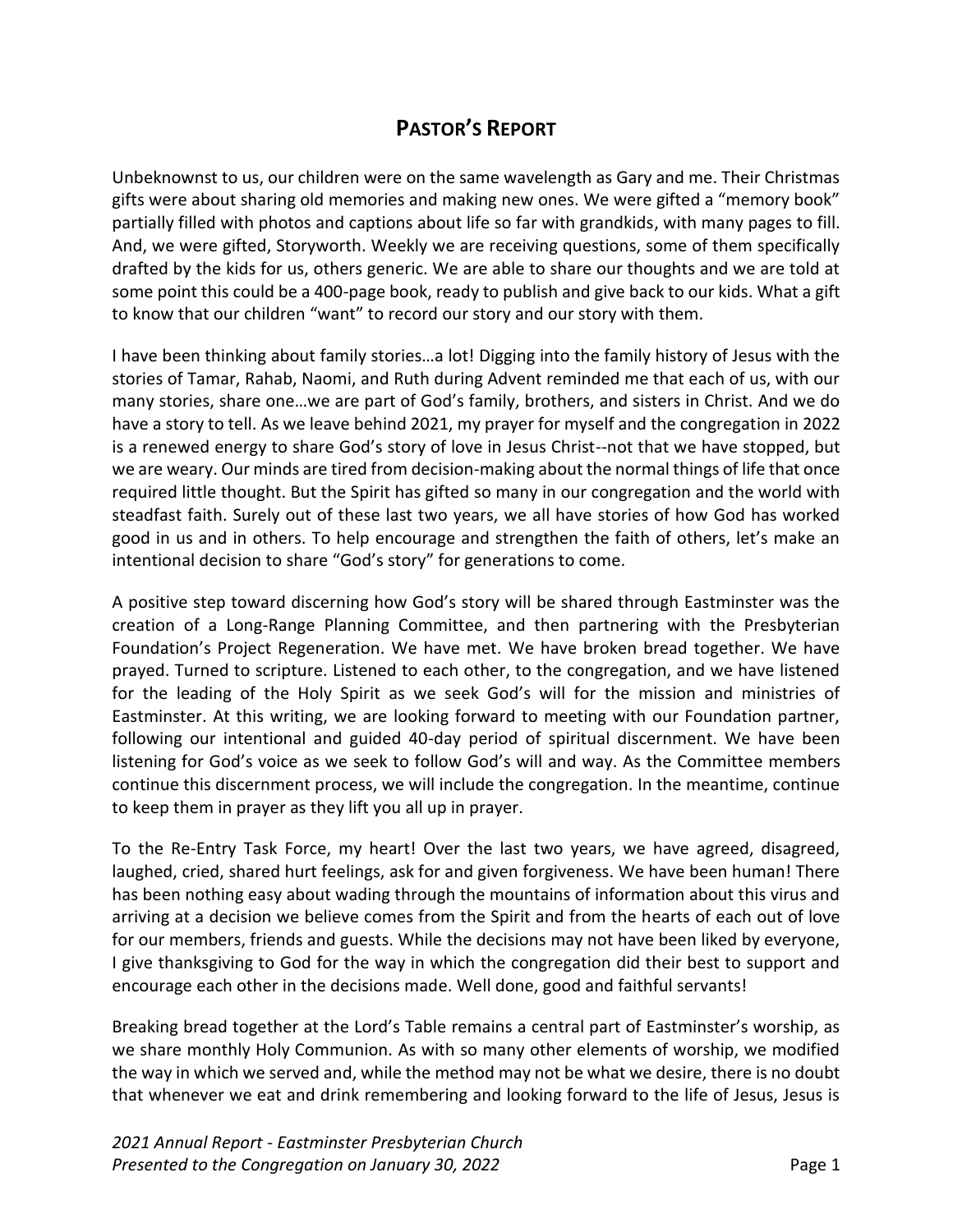present with us. For the quickness and the quality of livestreaming our worship services, my thanksgiving to God for those whose vision and gifts have made this possible. My heart will always long to see the faces of others worshiping together in the pews, but the honest truthbeyond COVID19-we have many members who would also love to be sitting with us, but health or life situations prohibit it. So, for the opportunity to include them in this new way, as well as welcome anyone who comes across the service, I say, "Thanks be to God!"

Speaking of the building, I could fill a book with my comments, but for now I say: WOW and THANK YOU. To Bruce, to Blair, to the House and Property Committee members, to this entire congregation, thank you for your steadfast faith and hard work. Throughout 2020 and into 2021 our property has revealed its age in ways we wish it would not. Then add the great flood…it would have been easy to throw our hands up and surrender. But God had another plan, another story. For the day in and day out hours that Bruce and Blair have spent these past years, so many things were "in order" that swift action helped save much in our building. And I have no doubt that God's fingerprints are all over the blessings we have received even amid such a disaster. We love our building, no doubt. My prayer, though, may we never sacrifice caring for the people of God for the beauty of a building. May we all do our part to care for our property so that we all have time to care for each other.

Modified as it had to be, it was a joy to open the doors of hospitality and food once again to our neighbors, friends, and guests in our Neighborhood Breakfast. Christmas Village "on the road" was a wonderful surprise of getting to know our friends housed at the Presbyterians Children's Home in Waxahachie. Serving fifteen families with thirty-one children was, as always, a joy-filled experience. The staff of PCHAS was instrumental in making the Village come alive and grateful for the opportunity to show off their campus. With so many things taken away or modified, it is a blessing to say that Eastminster honored all her missions and ministries we support, both with finances and with people. I continue to be grateful for the selfless actions of this congregation I have been called to serve.

One of the most gut-wrenching parts of 2020 and 2021, for me, has been the celebration of lives that we have not been able to share together because of health and safety measures--needed no doubt, but still painful. The Church Triumphant gained some very beautiful angels during this time: Peggy Slaton, Jenelle Symns, Lewis Thiebaud, Barbara Wyatt, Alleen Wilkinson. The good news for us…we will see them again. Until then, may these saints watch over us and may we take the lessons learned from them and continue to live as good and faithful servants.

As life comes to an end for some, new life comes to others. It was a joy to officiate the wedding of Karli Gibbs and Chase Elliot…twice! On November 29, 2020, the unimaginable happened. There was a wedding and the whole Karlen clan was not present! Only COVID restrictions could make that happen. But, with a few family members, the wedding took place on a beautiful, muddy, cold day at the Kickin' K Ranch. There was an archway, bales of hay, and communion elements nestled in a family pitcher and plate. A thrift store wedding dress was, by the end of the day, covered with wonderful, muddy pawprints from the friends in attendance-of the furry kind. And, at the end of the day, Karli and Chase became husband and wife. Then, on September 25, 2021,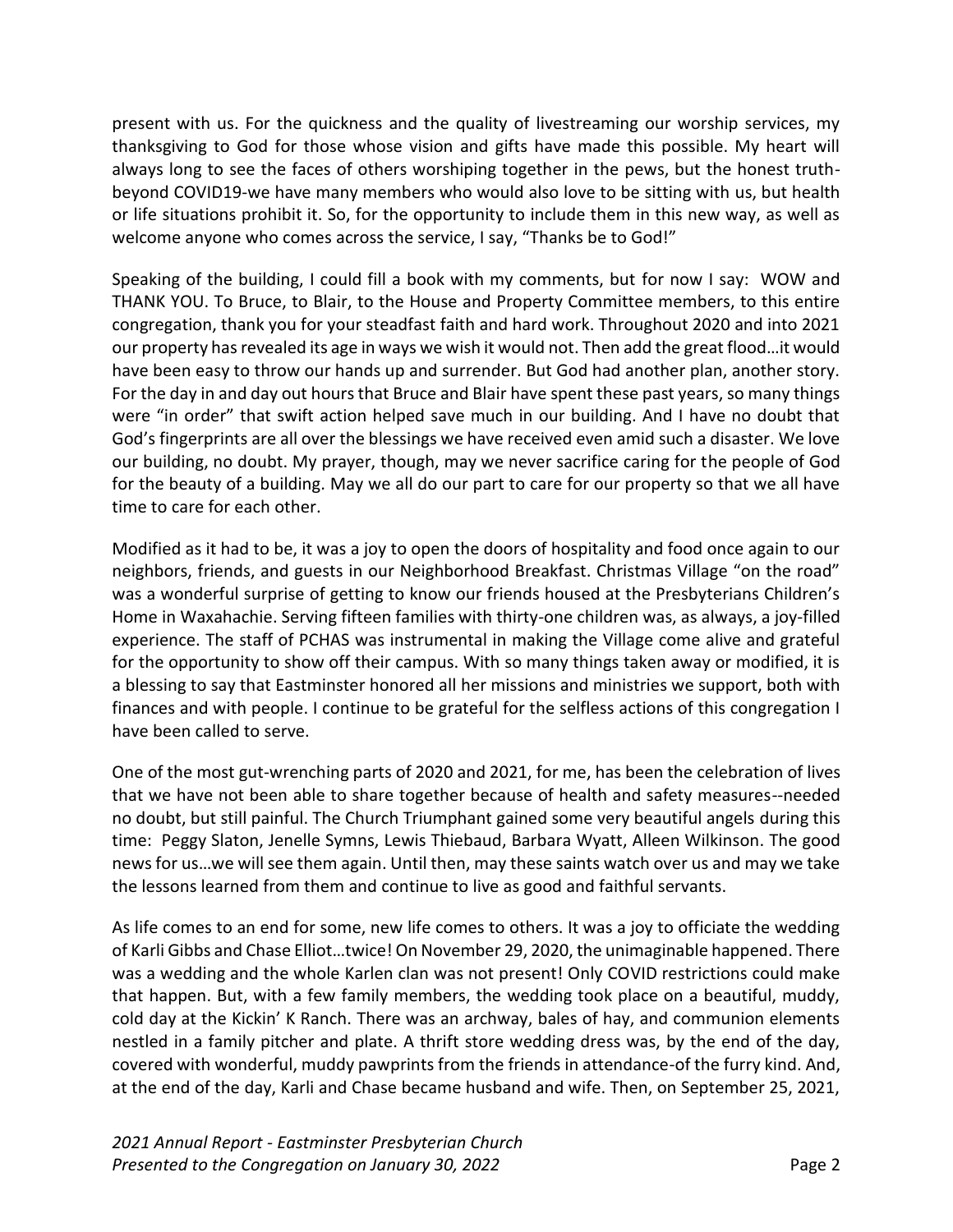with a whole host of family and friends, and the "original" wedding gown, Karli made her way down a graveled path again, and as husband and wife affirmed their commitment as life partners, again.

For the commitment of the leadership of the church and the congregation to breath new life into ministries for our children, youth, and families, I am so very grateful. There is no doubt in my mind that the opportunity through the Center for Youth Ministry and Austin Presbyterian Theological Seminary was a God-thing. Equally sure am I that Audrey Webb, our Resident, is a Godsend. It has been energizing, joyful, playful, and spiritually enriching to serve with Audrey. I share with you a portion of my words of evaluation sent to the staff of CYMT and Austin Seminary: Audrey has excelled in building relationships with the youth without putting herself in the center of attention; she is not a limelight-seeker. Her calling and dedication to providing our youth with more than "fun" activities is a blessing. She is engaging our youth in ways that help strengthen their faith lives and build Christ-like community. Audrey's gifts of organization and planning are also a strength. She is a thinker. A planner. A doer. And she is very good at punting. In a time when our world, and our church, is still trying to "right-side" itself in this on-going pandemic, Audrey has been faced many times with changed plans. I know this must be frustrating to her, but so far, she has stepped up and always done what was right and good for the whole of the church, and especially the youth. To say Audrey has been a breath of fresh air is an understatement. We are most surely blessed with her call to Eastminster. I pray we can, in return, offer a blessed experience of learning and growing in her calling and her faith.

Every year I think that I can become no prouder of the staff of Eastminster, and then…it happens…they capture my heart in new and wonderful ways. We all know that 2020 was a nightmare, but in many ways, 2021 brought its own set of bad dreams, particularly to the staff. They never missed a beat when it came to moving worship from paper to video to pew. The learning curve for technology and the determined hearts to make sure worship was available in new ways is a gift I pray we all celebrate. Freezing weather, flowing water, surgeries, COVID and caregiving are just a few of the other obstacles that faced the staff this year. Chandra, Audrey, Fred, Melody, Betty, Minerva…and our staff-at-heart and hand, Sean, from my heart to yours, thank you all for your steadfast faith, your dedicated work, and your determination to move forward as partners in ministry with me and the congregation. You are deeply loved and appreciated.

On a personal and professional note, a highlight and soul-filling adventure for me was a continuing education opportunity for Transitional Ministry. Although this was a week-long "virtual" event, the information shared, the lessons learned, and the amazing worship was just what my weary soul needed. As Eastminster is in the spiritual discerning process herself, this workshop gave me insight and tools to use that otherwise I would not have. It is that reminder to me that we all have something new to learn because our faith is not stagnant. We serve a living, moving God who is always up to new things that give us the opportunity to grow closer in relationship. Our responsibility: to watch for, even seek out God's newness and not be afraid to be bold about sharing has God's story of love in Jesus impacts our faith.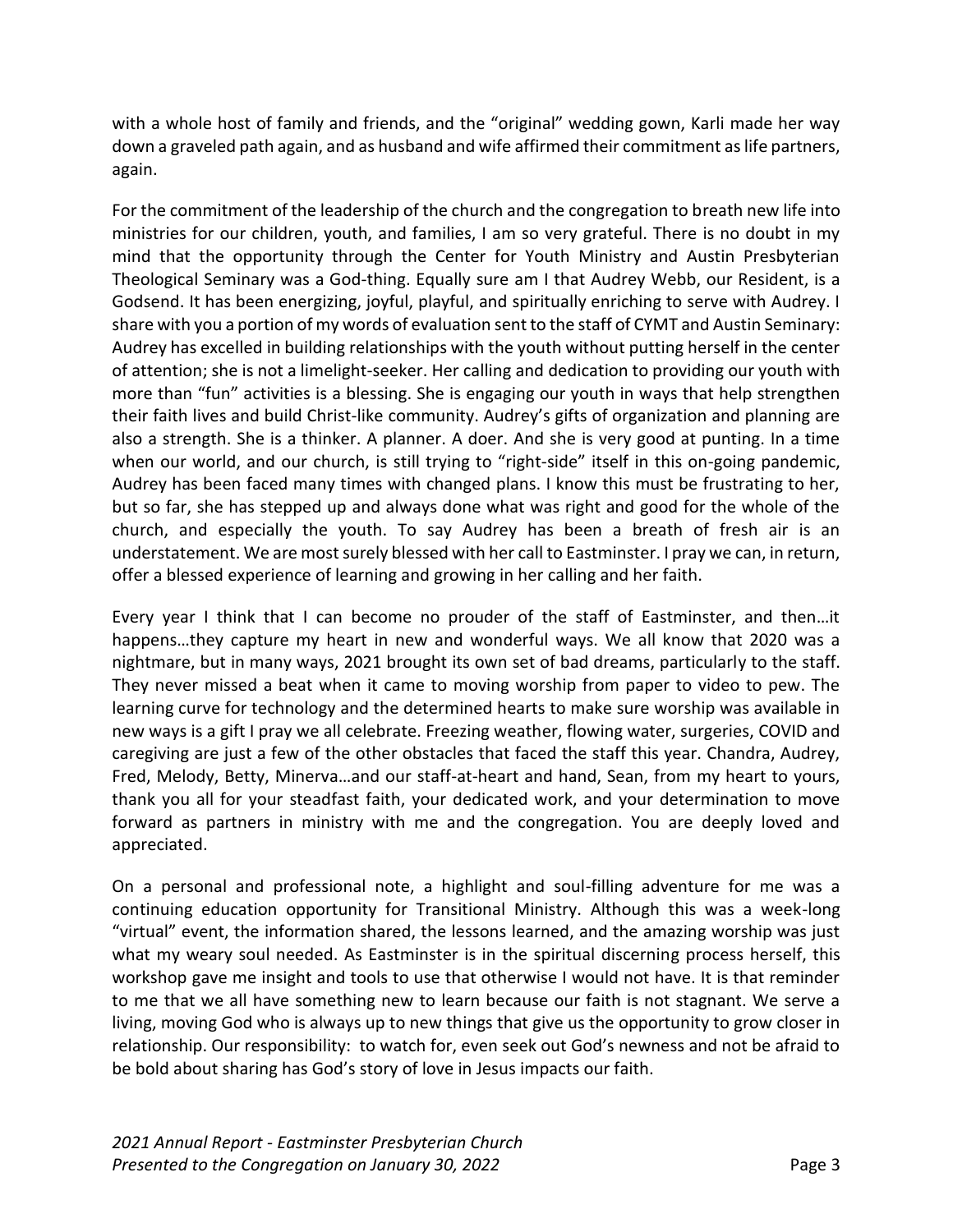Digging personally deeper, I love my husband! Gary is my best friend and the balance in my life. To say that 2020 and 2021 have been trying for a couple in ministry, is an understatement. I have witnessed his calling become stronger as he has done about everything but stand on his head to keep the youth of Grace Presbytery and youth across our Synod as connected as possible during a time when they need each other. Both of our lives for the past two years have been a series of plan, re-plan, modify, cancel, and try again. Just as Eastminster has not stopped offering worship, youth events for the larger church have been offered in some form. I am extremely thankful for the adaptability of our youth as they seek to stay connected to God and one another. Speaking of adaptability, I am sinfully proud of our children, Ryan, Katy, Brandi, Lorrie, Jordan, and Katie. As parents to toddlers and an infant, they have respected the power of this virus, and yet, they have not let it steal their faith and joy in living. In a recent QUICK trip, we all gathered at Eastminster for dinner and family photo ops. What will forever remain in my heart…realizing that from the pulpit, Molly and Morgan were singing songs about God, Jesus, and love, and then singing Jesus Loves Me to Elaina. Folks, it doesn't get much better than that!

In all things, I give thanksgiving to God, who was, is and will ever be! May the power of the Holy Spirit nudge us in new ways to boldly tell God's story of love in Jesus Christ!

Pastor Sherry

## **REPORT FROM CYMT RESIDENT**

When I began my term as Eastminster's CYMT Graduate Resident in July, the church had not had an active youth program in many years, and the congregation was lacking in opportunities for fellowship with one another. Over the next several months, I worked with youth volunteers to establish weekly rhythms in youth ministry and special events for the congregation.

Our youth ministry format has two components; Sunday School from 9:30 to 10:30 on Sunday mornings and Youth Fellowship from 4:30 to 7:00 on Sunday evenings. Sunday School lessons alternated between the Re:Form Ancestors curriculum and Confirmation class. Youth Fellowship, topical lessons invite youth to engage with scripture, tradition, and their own experiences to cultivate their faith and learn how to be disciples in their contexts. Both components of youth ministry have upheld consistent attendance, and members are always welcome to invite friends.

Outside of our scheduled programming, youth had opportunities to engage with other youth in Grace Presbytery. We had four youth attend Youth Connection at Camp Gilmont in the fall, and the event sparked interest in attending more presbytery events. Both middle and high school students have expressed interest and/or signed up for more camps and conferences in the New Year.

Our dedicated volunteers have included Sherry Holloman, Gary Holloman, Denise Bennett, Christine Blair, Kathy Kreger, Walter Kahrs, Michele Pappas, Vicki Thiebaud, Philis Knox, and Truleigh Thiebaud. We are hoping to expand our volunteer list in the future so that the youth ministry at Eastminster becomes more sustainable.

*2021 Annual Report - Eastminster Presbyterian Church Presented to the Congregation on January 30, 2022* Page 4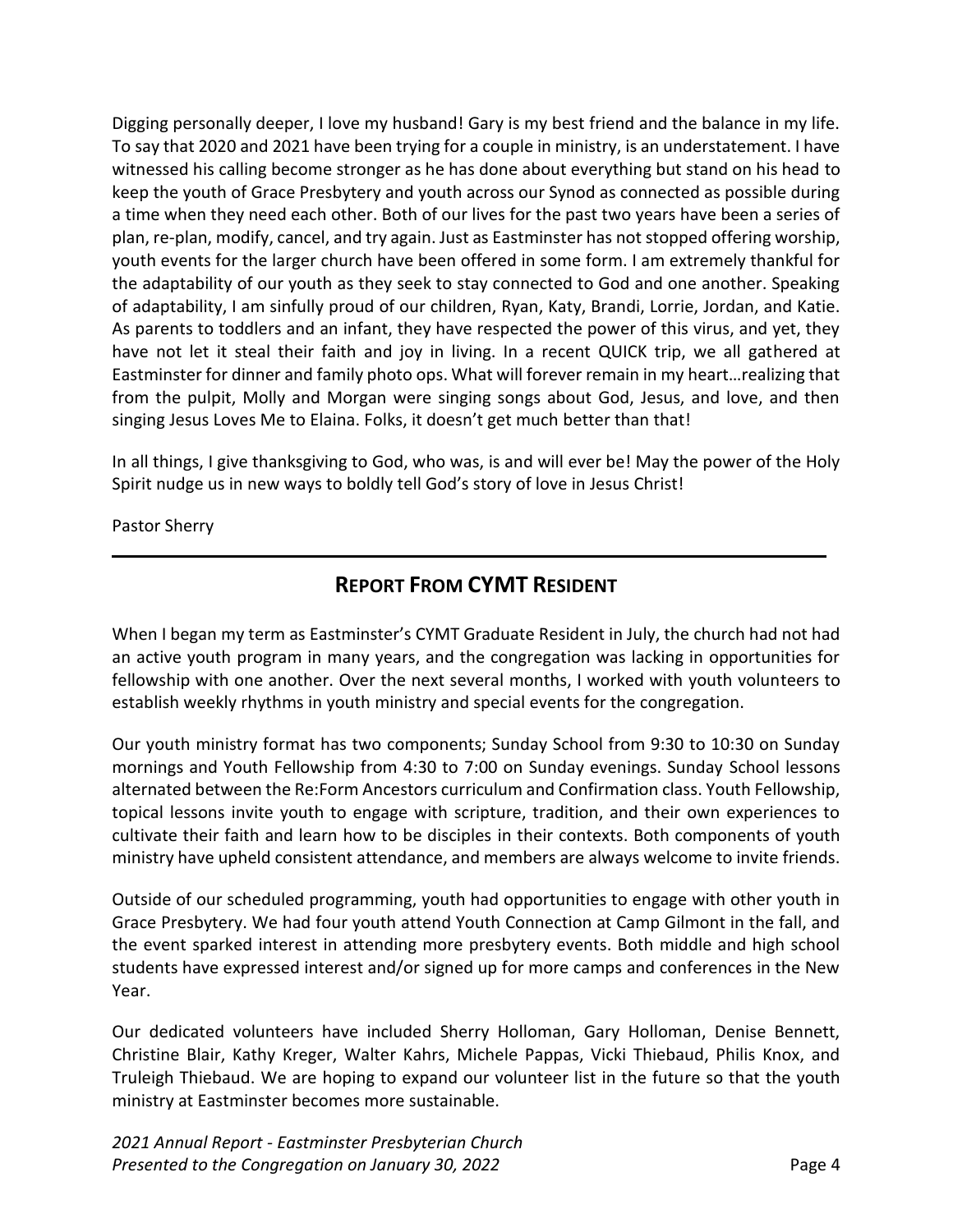Returning to the physical building in 2021 gave Eastminster the opportunity to rekindle the relationships that suffered from Covid separation. In the fall of 2021, Eastminster hosted a Fall Festival with pumpkin-decorating and a chili cookoff. This was the first time in months that the congregation was able to gather solely for fellowship (and some fierce competition). Eastminster also offered an intergenerational Advent Workshop during which members of the congregation created flower pot Nativity scenes that doubled as Advent calendars.

Rediscovering youth ministry meant rediscovering play for the whole congregation. Through crafts, games, and fellowship, I hope to nurture spiritual discovery in our youth and spiritual renewal in our adults.

Audrey CYMT Graduate Resident

## **CLERK OF SESSION REPORT**

1 member was taken from us by death: Alleen Wilkinson.

9 members were removed from the rolls: Paul McLin, Ronnie Dixon, Emily Wood Desmond, Jennifer Gailey, Jerry Jones, Lana Jones, Trey Karlen, Julie Karlen, Sharon Smith

Please see the Book of Order, G302.04: a. Membership Roll *… The session may delete names from the roll of the congregation when a member so requests, or has moved or otherwise ceased to participate actively in the work and worship of the congregation for a period of two years. The session shall seek to restore members to active participation and shall provide written notice before deleting names due to member inactivity.*

| Total membership on December 31, 2020 | 148  |
|---------------------------------------|------|
| Removed from the Membership Roll      | -9   |
| Members who died                      | $-1$ |
| Total membership on December 31, 2021 | 138  |

The average in-person attendance for worship in 2021 was 40, and average online attendance was 18. Church School average attendance was 23.

In 2021, the Eastminster Session convened for 11 Stated meetings, and 9 called Email meetings.

During the year, the Administrative Committee had 1 Stated meeting and 1 called meeting.

The Congregation held two Stated meetings.

Charlotte Turner, Clerk of Session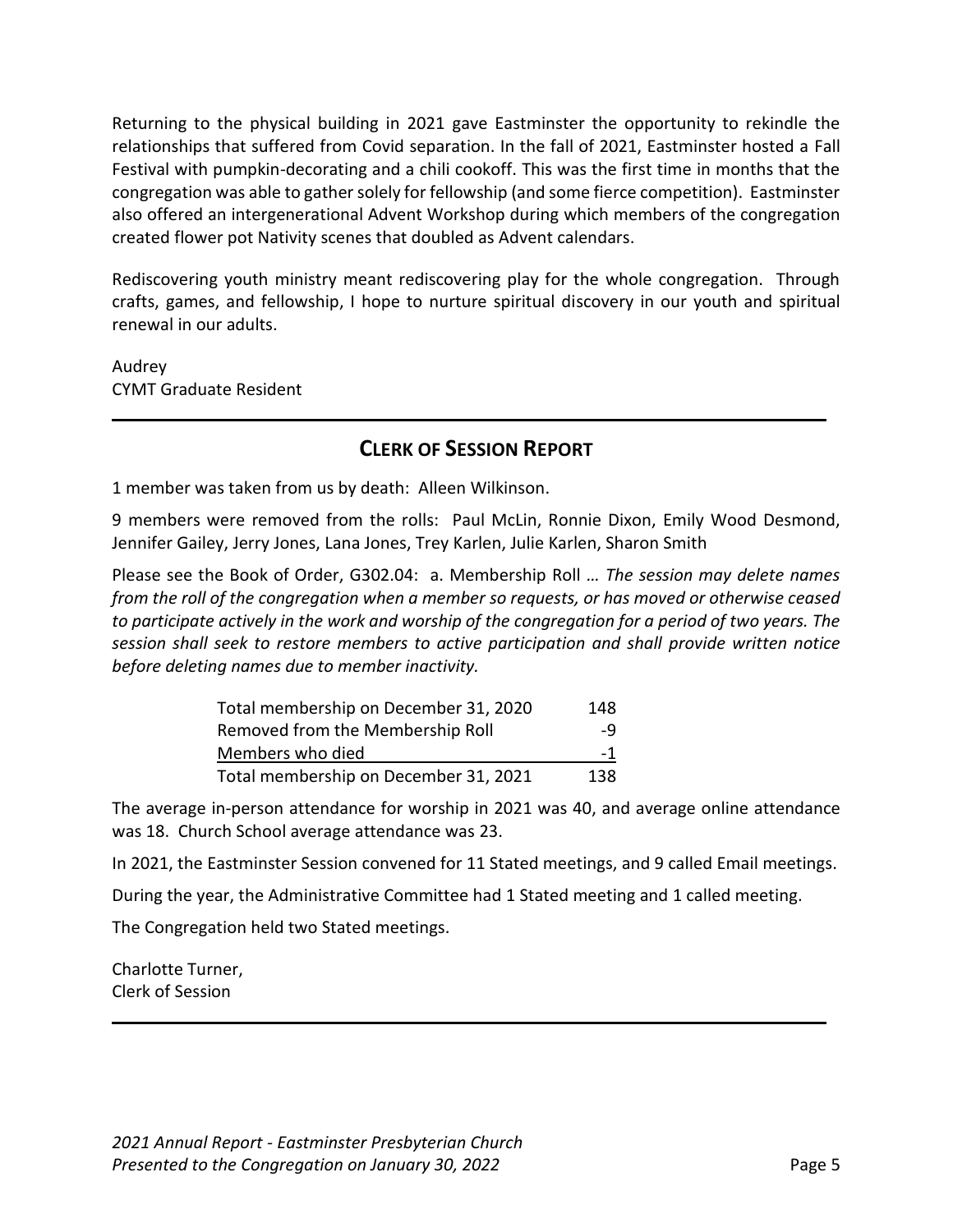## **CHRISTIAN EDUCATION COMMITTEE**

Christian Education is alive and well at Eastminster. With the addition of our CYMT Resident, Audrey Webb (who is proving to be an amazing addition to our family) programs for children, youth, and adults are growing.

Children's Sunday School is nurturing our young ones under the direction of Christine Blair, Betty Crabtree, and Philis Knox using "Wee Believe" activities designed to keep them engaged, learning, and having fun.

The Youth have been meeting on Sundays with an alternating program of both Sunday School and Confirmation classes led by Pastor Sherry. In addition, children and youth have taken on a greater leadership role in Sunday services, developing lifelong skills and interest in being servant leaders.

Youth Group activities – under Audrey's capable direction – included both Summer and Fall trips to Camp Gilmont, and there are plans for mission trips for both high school and middle school ages. This is in addition to their regular Sunday afternoon meetings.

Adult Education has continued with a variety of topics with the Searchers, Gleaners, and the People of the Bible Class meeting both in-person and via Zoom.

The opportunity for a possible women's retreat is also on the horizon.

It takes faith, care, and commitment to make a successful Christian Education Program. A huge thank you to all who make those programs work at Eastminster.

Vicki Thiebaud Charlotte Turner CE Chairs

## **CONGREGATIONAL CARE COMMITTEE**

Congregational Care Committee CCC's missions are sharing Christ's love through communication and interaction between church members and providing for those needing special pastoral care. Two verses chosen to associate with that mission are (1) Matt. 22:39 - You shall love your neighbor as yourself, and (2) Isaiah 6:8b - Here am I; send me!

Committee members include Betty Crabtree, Christine Blair, Jan Anderson, Tom & Michelle Pappas, Bobbe Brown, Melissa Whitley, Jacob Whitley, Darlene West, Linda Stamport and Helen Randolph. Other willing people helped when needed.

Christine Blair, Darlene West and Kathy Kreger served as shoppers; Linda Stamport, Christine Blair, Darlene West and Helen Randolph volunteered to do laundry.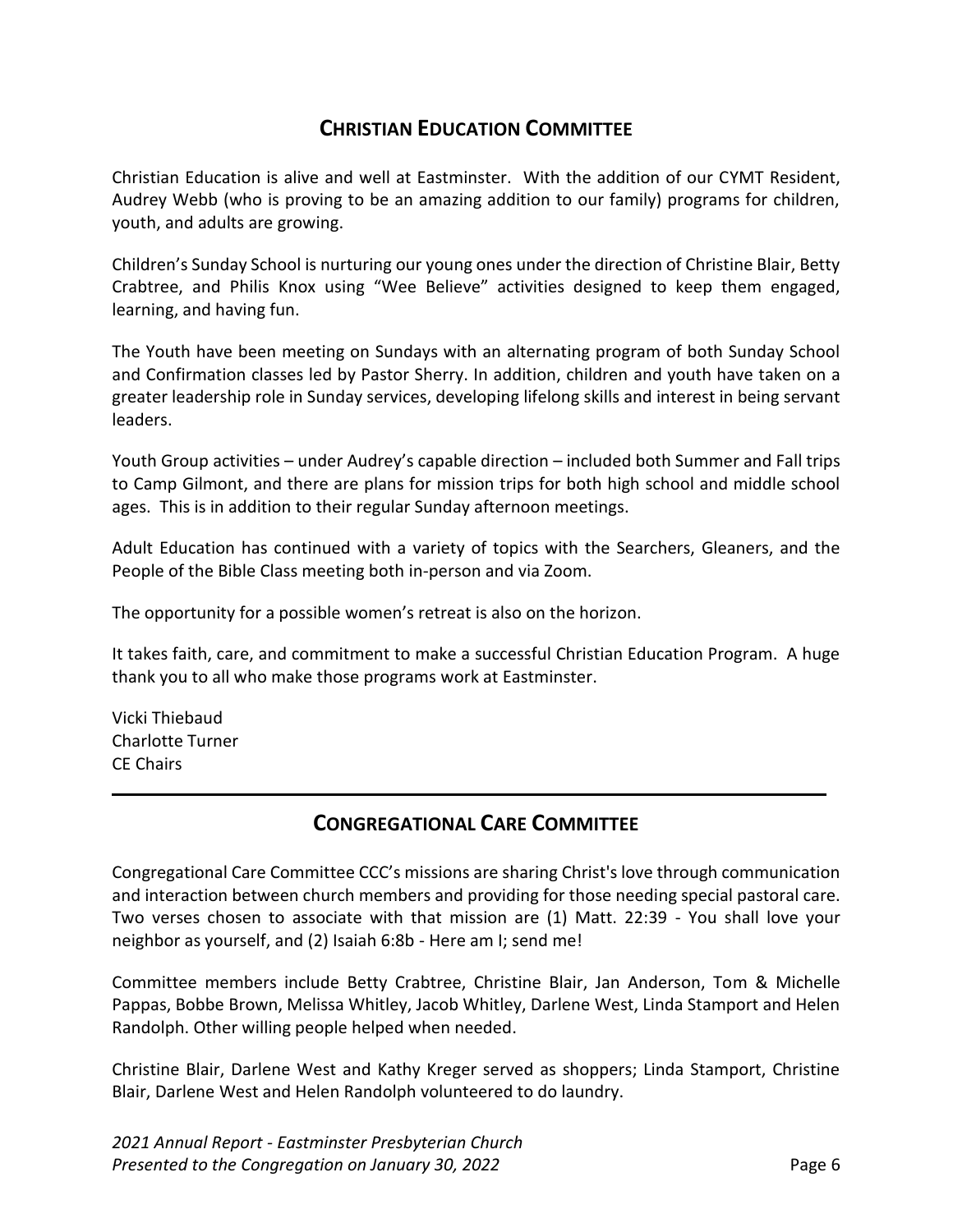Chandra Anderson mailed the monthly newsletter to homebound members plus the sermon and bulletin to those members with no computer. Darlene West mailed or delivered "These Days" devotionals to homebound. She also delivered the homemade fruit breads from World Communion Sunday to several members.

Food was provided for the Beatty/Wilson family when taking in two foster children, and a bereavement meal was delivered to the Margaret Pearce family.

May 23rd, Pentecost Sunday, each churchgoer received a cupcake to celebrate the church's birthday.

The July 4th Patriotic Celebration was a great success with a delicious meal of fried chicken and trimmings followed by a rousing program planned by the Worship Committee.

The August 17 book review cancelation due to the covid pandemic deprived CCC of its annual cookie showcase.

CCC served as helpers at the November 7th Stewardship Committee congregational meeting when Jason Deli food was served. They also helped on November 14th when Education Committee sponsored an Advert Workshop and meal of casseroles, salads and desserts.

CCC mailed each homebound person a birthday card, Mother's Day or Father's Day card and an Easter card. At Sunday services congregants signed cards to be sent at Halloween and Christmas. Recipients commented enjoying seeing the names of so many of their church friends on the cards.

Many thanks to all who do their bit with calls, cards and visits. It was a trying year with social interaction limited, but we look forward to better times ahead.

Blessings,

Helen Randolph, Chair

## **HOUSE & PROPERTY COMMITTEE**

The year started off with a flood! It seems like February 18th was a long time ago. A lot happened on our church property during 2021 and for the most part, we are better off for it. When the pipe burst and thousands of gallons of water flowed through the property, the word went out to our faithful congregation and friends and over 20 people came to clear the water from the building. SERVPRO handled the water remediation and removed all of the water damaged drywall, insulation, carpet tiles, bookshelves and cabinetry, wood trim and wood flooring. We were blessed with having such a wonderful general contractor, Cousins Remodeling that made all of the repairs and installations of all that was removed or damaged during the flood. Eastminster also received a \$5,000 grant from Grace Presbytery for our losses from the water damage. Thank you, Pastor Sherry for making that happen. The interior and exterior entrances to the front of the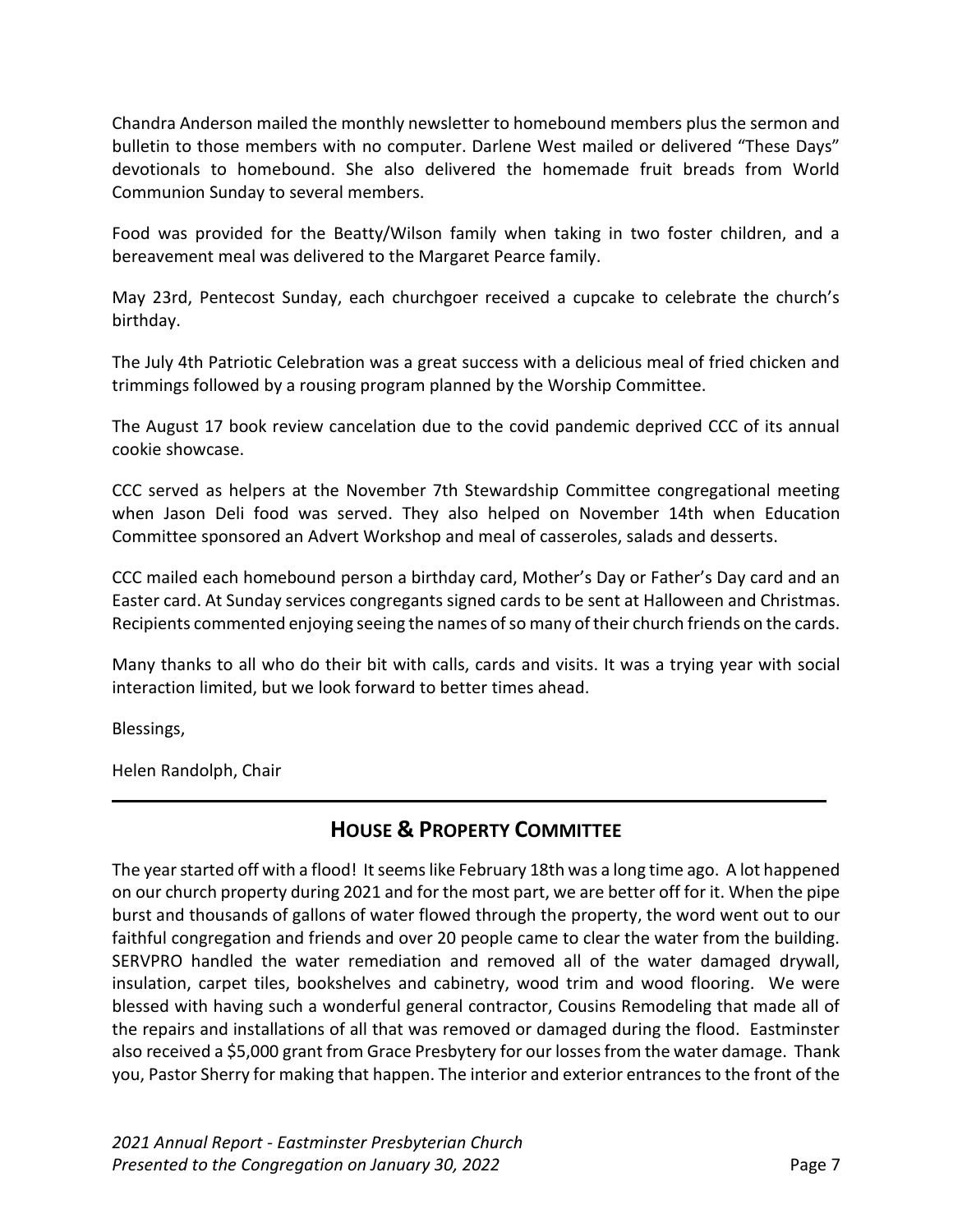sanctuary were also repaired with new wood and paint. The remodeling project was completed on September 24th with the completion of the chapel pew repairs.

We replaced two water heaters during the year, the water heater behind the resource room was replaced during the remodeling and the sanctuary water heater was replaced in September.

On March 27th we had a very successful House & Property Work Day. There were 14 volunteers and they did a wonderful job. Those that served were Jim and Rose Lee, John Randall, Bruce Turner, Sean Turner, Helen Randolph, Daniel Pappas, Mary Kate Bevell, Miatta Wilson, Tony Bennett, Christine Blair, Gary Holloman, Katie Karlen and Blair Garrett. We accomplished the following:

- $\triangleright$  Painted the shutters on the office building
- $\triangleright$  Replaced over 300 bulbs with LED Bulbs in the sanctuary, exterior wall sconces and light posts
- $\triangleright$  Cleaned flower beds in front of the sanctuary
- ➢ Painted the wrought iron fence around the playground
- $\triangleright$  Picked up trash around the entire property
- $\triangleright$  Repaired a broken hinge to an interior sanctuary door and strengthened hinges with longer screws

The Session approved a contract with Maximum Construction on August 15, 2021 to replace the entire roof, which was covered by insurance, the cost to the church was the deductible of \$2,500. The cost estimate from Maximum Construction was \$101,472.95. Maximum Construction had the project completed in 5 days in September.

The church's annual property insurance premium will increase from \$25,433 in 2021 to \$34,335 in 2022. That is a 32% increase, a statewide increase due to all of the storms in 2021. The Session agreed to the insurance premium for 2022 in the December Session meeting with a \$2,500 deductible per claim. Our insurance claims for 2021 are summarized:

| Claims 2021           | Roof         | <b>Freeze/Water Damage</b> | Total        |
|-----------------------|--------------|----------------------------|--------------|
| Total loss on claim   | \$101,472.95 | \$336,741.44               | \$438,214.39 |
| Deductible            | \$2,500.00   | \$2,500.00                 | \$5,000.00   |
| Net paid by insurance | \$98,972.95  | \$334,241.44               | \$433,214.39 |

I want to thank Jo Byrd and Bruce Turner for serving on the committee and for their time and effort that they contributed while doing reference checks for the three roofing contractors that we considered. Bruce and Jim Lee helped multiple times by moving items from room to room to allow for the individual rooms to be completed by Cousins Remodeling. Bruce also helped assist me with managing the remodel process when I was out of town or just needed a break. Thank you, Bruce!!! Jim Lee painted several of the sconce lights, lamp posts, hand rails and signs around the property.

Other items that have been repaired or replaced during the year:

- $\triangleright$  Cloister sconce lights
- $\triangleright$  3 post lights in front of the sanctuary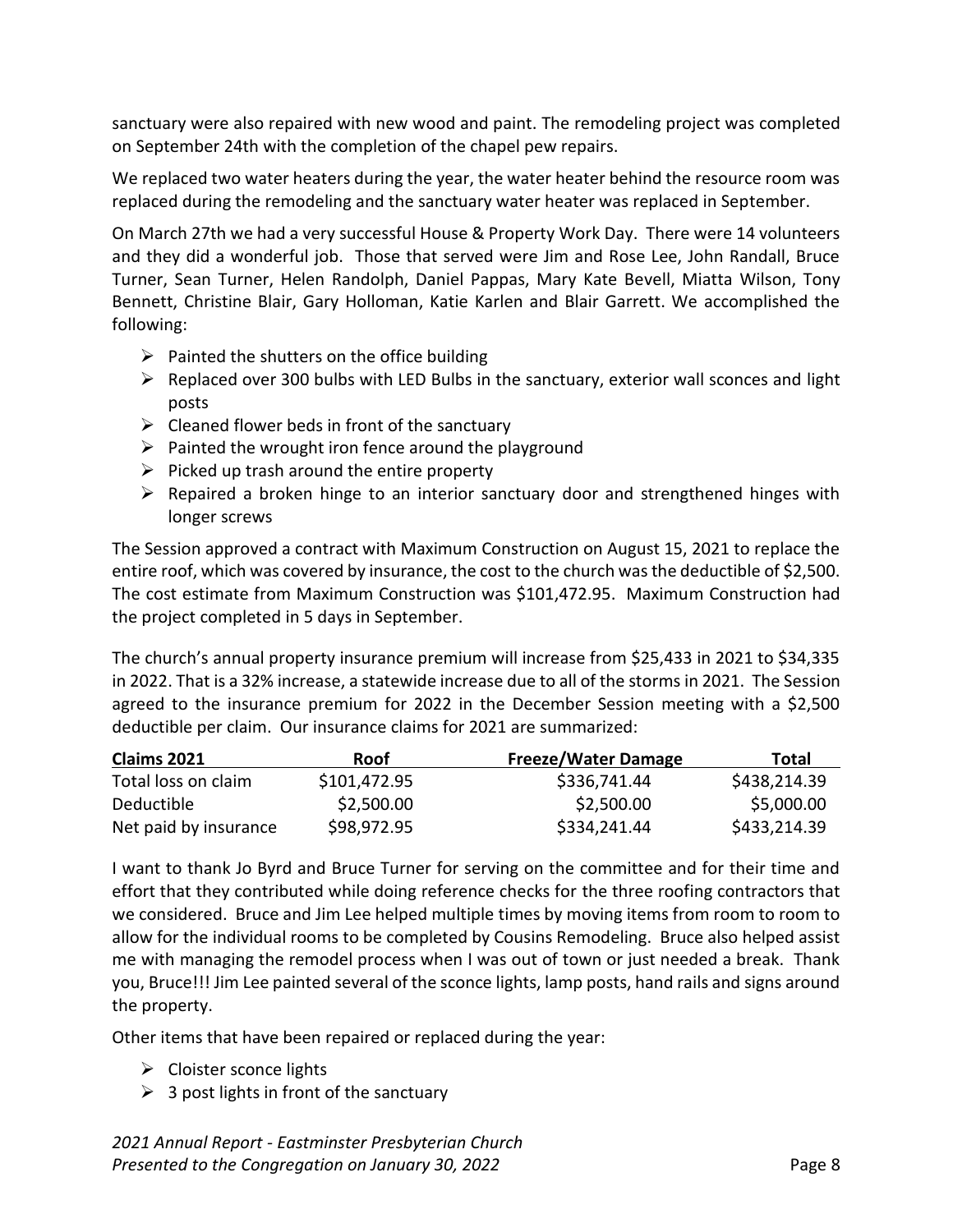- $\triangleright$  Lighted sign in front of the sanctuary
- $\triangleright$  Three flood lights for the sanctuary
- $\triangleright$  New LED lights in the church office, classroom and toddler room
- $\triangleright$  Chandelier LED bulbs for the entire property
- $\triangleright$  North facing clock in the tower
- $\triangleright$  #13 condensation A/C Unit
- $\triangleright$  Condensation line for sanctuary A/C Units
- $\triangleright$  Water valve in bathroom across from chapel
- $\triangleright$  Water shutoff valve for property
- $\triangleright$  Three thermostats
- $\triangleright$  Squirrel damage to soffit and wood trim
- $\triangleright$  Roof leaks above church office and fellowship hall
- $\triangleright$  Mulch to front beds of church
- ➢ Sprinkler system
- $\triangleright$  Drain in the outside maintenance closet
- $\triangleright$  Drain line for the sanctuary bathroom
- $\triangleright$  Cleaned out gutters in courtyard area
- $\triangleright$  Door closer to one of the narthex doors

Our Fall House & Property Work-Day was October 16th. We painted the electrical panel boxes on the East side of the building and replaced the gate to the playground fence. Thanks to Michele Pappas, Denise Bennett, Tony Bennett, Bruce Turner, Jim Lee and Blair Garrett for their hard work that day.

We finished the year off strong with so much accomplished and we look forward to 2022. God has truly blessed us in many ways.

Faithfully Yours,

Blair Garrett Chairman, House and Property Committee

*1 Kings 5:5 "Behold, I intend to build a house for the name of the LORD my God, as the LORD spoke to David my father, saying, 'Your son, whom I will set on your throne in your place, he will build the house for My name.'*

## **OUTREACH COMMITTEE**

2021 was another season of being shut-in, then eventually allowing some in-person involvement with our congregation and neighbors. Some of our committee's activities involved social media (Facebook, Instagram and Twitter), email, gift bags left on members' porches, emails and messages sent through the app "Nextdoor". Several activities showed God's love to neighbors and members alike.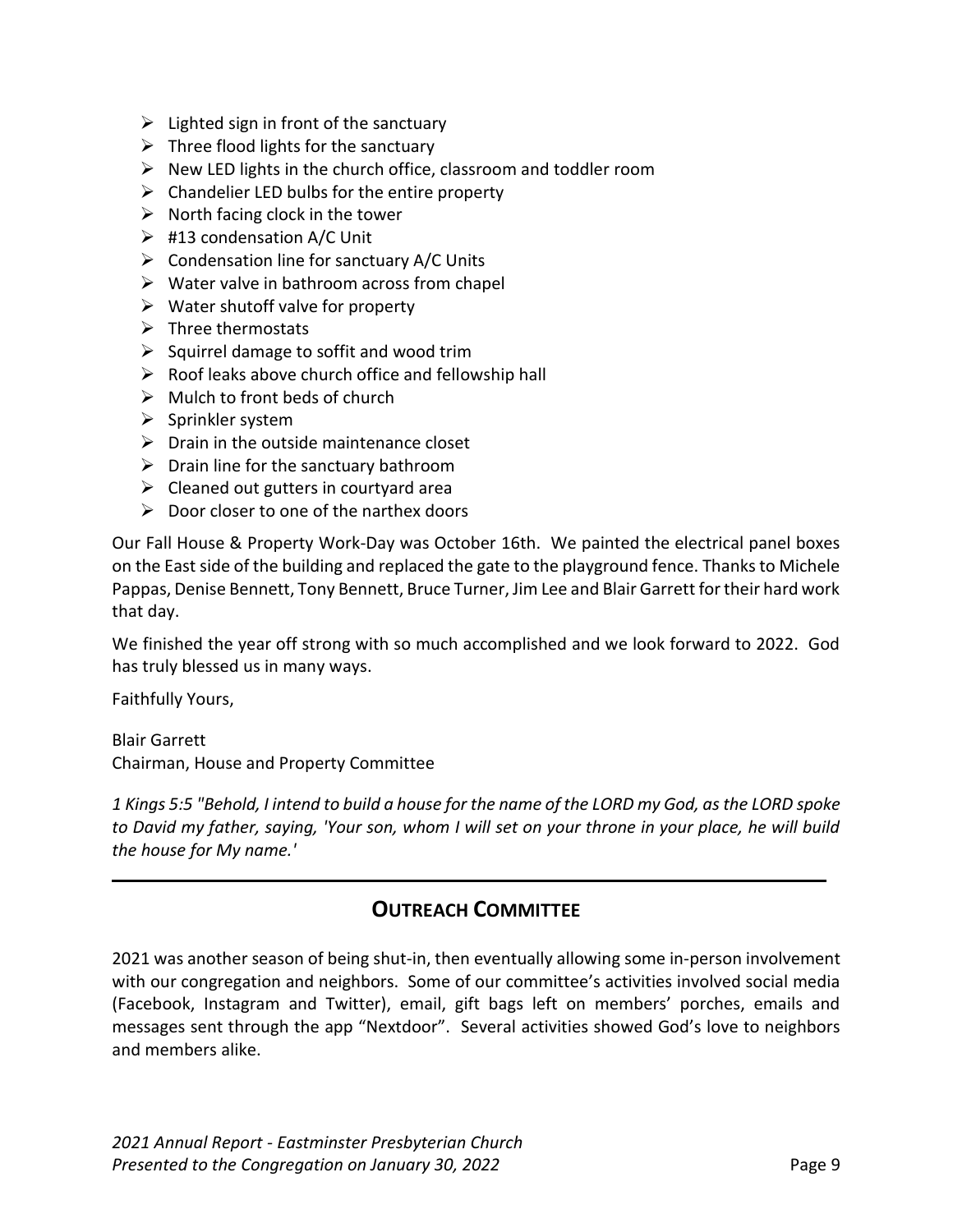MR. ROGERS KINDNESS DAY— EPC Members took selfies in Mr. Rogers-style sweaters and posted them on social media asking, "Won't you be my neighbor?" on Mr. Roger's birthday in February. During a time of conflict, Mr. Roger's message was timely.



ONE GREAT HOUR OF SHARING— The Stewardship Committee and Outreach Committee combined in April to promote OGHS gifts that provided for Transitional Living Program of Presbyterian Children's Homes and Services and Pleasant Grove Food Pantry. PRESBYTERIAN GIVING— Presbyteriangifts.org

During the summer, churchwide giving of funds to support sustainable gifts was promoted by members donning chicken beaks and pig snouts prior to worship. (Fishing net \$15, Chicks \$25, Piglet \$40). Photos made their way to Presbyterian Missions webpage.



BACK-TO-SCHOOL BACKPACKS—In August, Presbyterian Children's Homes & Services selected items on an Amazon wish list needed for students. Members of the congregation shopped online and provided for ten children's backpacks.

NEIGHBORHOOD BREAKFAST—Reopening to feed a hearty breakfast to anyone looking for food and fellowship, Neighborhood breakfast returned to the Fellowship Hall with a devoted team of cooks, servers and entertainers! Socially spaced and masked is the rule they have followed, all the while sharing God's love through food and fellowship. We rejoice in reuniting with longtime attendees and thank God for the souls touched by this ministry (both those in the kitchen and those at the tables).

U-Kirk/SMU—In September, led by Rev. Jessie Light-Wells, 25 students and committee members participated in evening worship at Canterbury House adjacent to Southern Methodist University. As an encouragement and thank you to the staff at Parkland Hospital, gift bags were assembled with candy and personally written thank you notes for the service provided to the Dallas

*2021 Annual Report - Eastminster Presbyterian Church Presented to the Congregation on January 30, 2022* Page 10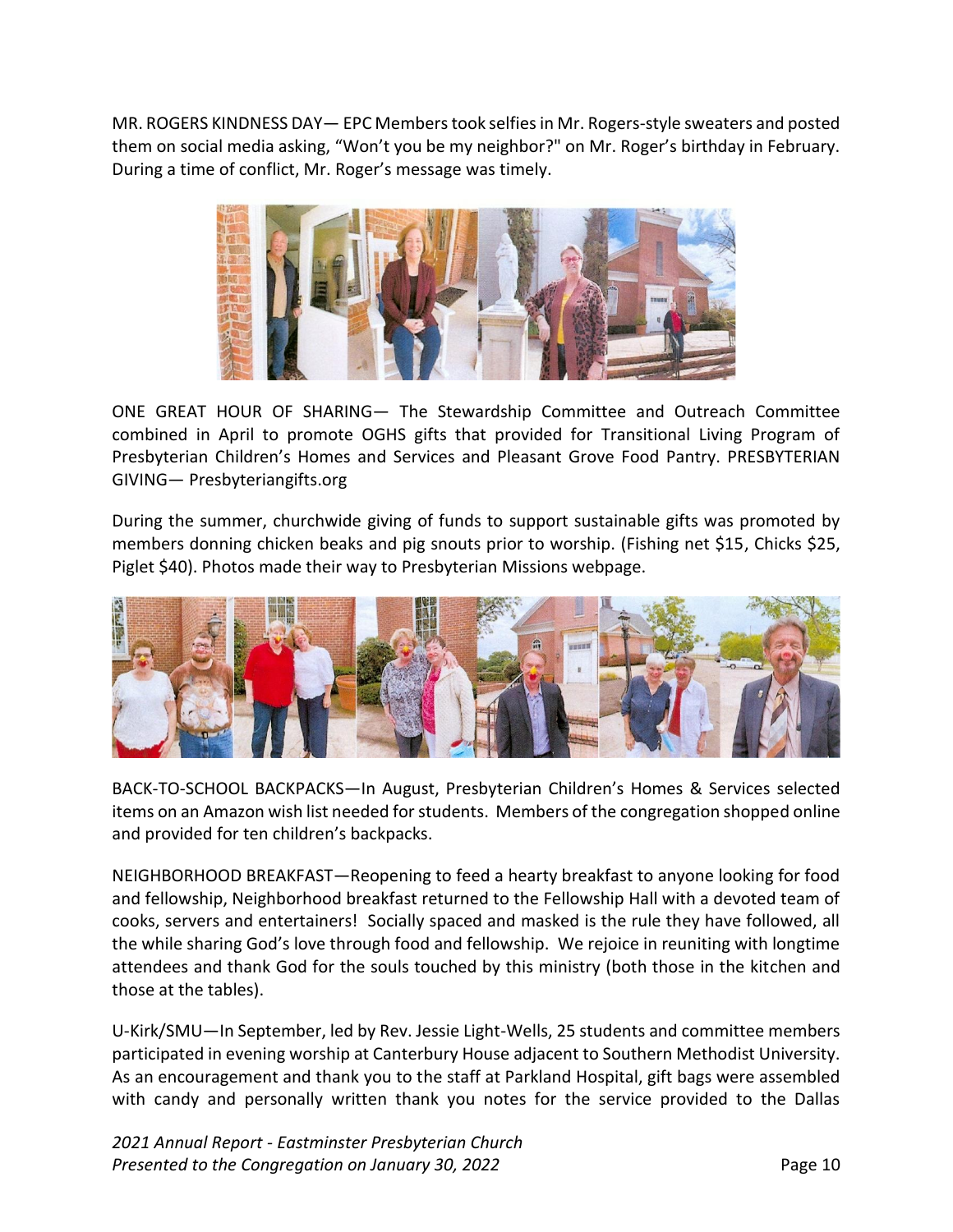community during Covid-19. The students enjoyed a Campisi's Pizza and Salad dinner and conversation on the patio.

BLESSING OF THE ANIMALS—On Saturday, October 2, Pastor Sherry and Committee members welcomed members and neighbors in the drive, blessing the animals and their owners. God's provision of animals for companionship was celebrated as dogs, cats, and a rabbit were brought to the event.



CHRISTMAS VILLAGE—Several Santa's Sleighs traveled from EPC to the Waxahachie Campus of Presbyterian Children's Homes and Services on December 4 to supply the parents participating in the Single Parent Program with clothing, groceries, books, and Bibles for the holidays. During the celebration of the Christmas season, parents "shopped" and children did crafts with EPC members. It was a new setting with pandemic rules, but an EPC tradition continued on!

THANKS BE TO GOD FOR THE OPPORTUNITIES TO REACH OUT AND SHARE THE LOVE AND LIGHT OF CHRIST TO NEIGHBORS, FRIENDS AND FAMILY!

## **STEWARDSHIP COMMITTEE**

Jim Lee (Elder & Chair), Cindy Garrett (Treasurer), Tony Bennett (Assistant Financial Secretary), Dick Knox, David Anderson, Ronnie Dixon (Elder, until resignation in August 2021), and Darlene West (duly elected Scribe) comprised the 2021 Stewardship Committee.

The following offerings were approved by the Session to receive during 2021:

- ➢ One Great Hour of Sharing \$830.00 Recipients: ½ Grace Presbytery, ½ Pleasant Grove Food Pantry
- $\triangleright$  Mother's and Father's Day \$490.00 Recipients: ½ Faith Presbyterian Hospice, ½ Dallas Meals on Wheels (Administered by the Visiting Nurses Association)
- $\triangleright$  Christmas Joy Offering \$900.00 Recipients: ½ Presbyterian Christmas Joy offering fund, ½ PCHAS (Presbyterian Children's Homes & Services)

The following offerings and fundraisers were not administered by the Stewardship committee but we will report on the collections & disbursements:

➢ Souper Bowl of Caring \$315.00 Recipient: Pleasant Grove Food Pantry

*2021 Annual Report - Eastminster Presbyterian Church Presented to the Congregation on January 30, 2022* Page 11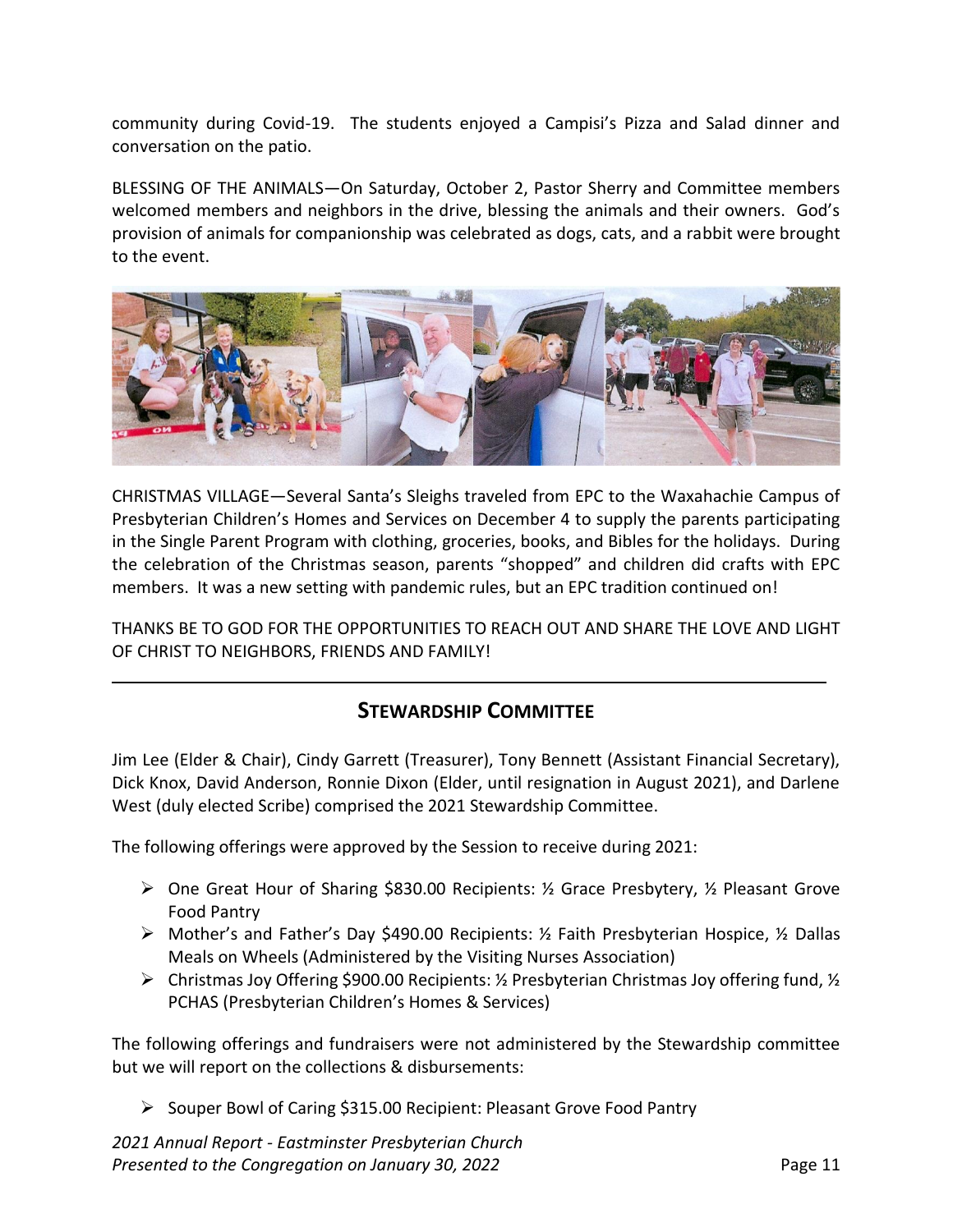- $\triangleright$  Shoe Drive \$649.64 The balance in the Shoe Drive Fund was used this year Recipient: Wilkinson Center
- ➢ Outreach Committee Presbyterian Giving Catalog fundraiser \$540.00 Recipient: Presbyterian Giving Catalog-10 piglets, 5 families of chickens, 1 fishing net

The Stewardship committee meetings were: February 7, March 14, April 11, May 2, June 13, August 8, September 12 and October 10, Due to the pandemic, some meetings were held on Zoom. The Congregational Luncheon was in person on November 7.

A Committee was formed to review the 2020 Financials, consisting of Cindy Garrett, Blair Garrett, Darlene West, Dick Knox and Jim Lee. The financial review was completed on Saturday, April 24, 2021. Tony Bennett, 2020 Treasurer, and Bruce Turner, Assistant Treasurer, were present to answer questions.

Cindy Garrett, Treasurer, reported that the Payroll Protection Program (PPP) loan was forgiven, the Session voted to include the proceeds of \$40,636 in the 2021 operating income because the funds had been used to pay salaries. Eastminster did not qualify for the second round of PPP.

An inventory of the contents of the Safe Deposit Box (SDB) has been made by the trustees, the SDB at Hancock Whitney was closed and the contents moved to a SDB at BBVA. BBVA was bought by PNC Bank and the transition was completed in October, 2021.

The Stewardship Committee was responsible for receiving and recording offerings on a weekly basis. The committee thanks the faithful money counters, who were assigned as follows:

> First Sunday: Dick Knox and Darlene West Second Sunday: Chandra Anderson and Evelyn Parker Third Sunday: Cindy Garrett and Blair Garrett Fourth Sunday: Jim Lee and Tony Bennett Fifth Sunday: Darlene West and Evelyn Parker

The 2021 Stewardship campaign, **The Blessed Heart of a Steward: Looking Up, Looking In, Looking Out** was based on 2 Corinthians 9: 6-8 *Remember this: Whoever sows sparingly will also reap sparingly, and whoever sows generously will also reap generously. Each of you should give what you have decided in your heart to give, not reluctantly or under compulsion, for God loves a cheerful giver. And God is able to bless you abundantly, so that in all things at all times, having all that you need, you will abound in every good work.* Pledges received for 2022 of \$231,200 are 79% of our budgeted income for the year, the approved 2022 budget is included in the 2021 Annual Report. Many members completed the Time and Talent Commitment sheet, including online, and the Stewardship Committee is joyfully thankful for the response of our faithful members. God is so generous with us and we are called as His children to bring our first fruits and these pledges indicate our obedience to His word!

We are very thankful for our money counters and officers; Treasurer, Cindy Garrett; Assistant Treasurer, Bruce Turner; Financial Secretary, Chandra Anderson; and Assistant Financial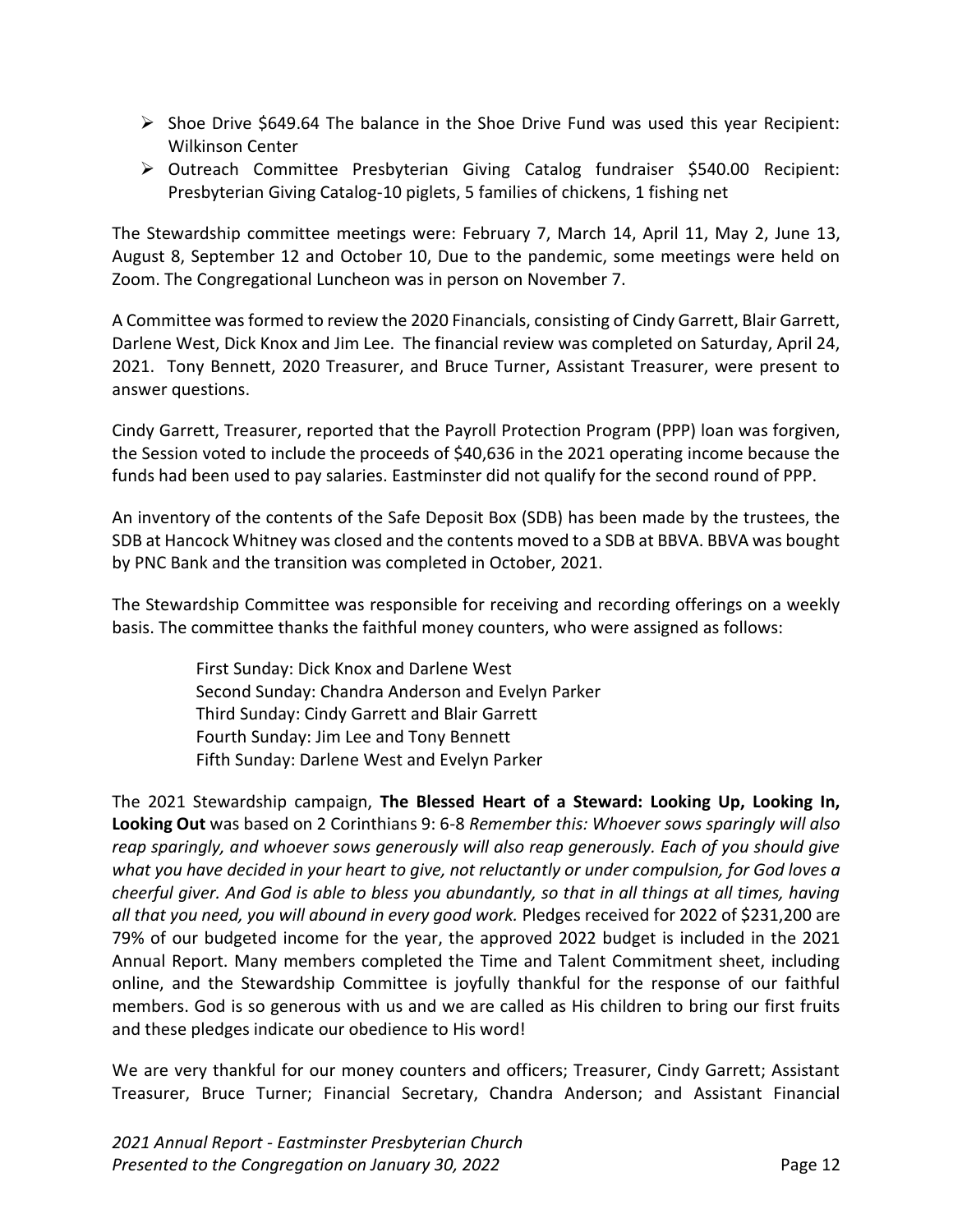Secretary, Tony Bennett. Eastminster Presbyterian Church could not perform the business functions of the church and complete the work of our committee without these tireless servants.

Respectfully submitted,

Jim Lee, Chair

*Galatians 6:9 Let us not become weary in doing good, for at the proper time we will reap a harvest if we do not give up.*

## **WORSHIP COMMITTEE**

Thank you to the committee members Kayla Kreger (Co-chair), Fred Watkins, Sean Turner, Evelyn Parker, Chandra Anderson, Jimmy and Susie Fielding.

With Covid still upon us in the beginning of the year, our first committee meeting was via Zoom in March of 2021. We continued with meetings via Zoom for several months and conducted Worship committee business. Finally, on Good Friday of 2021 we began in person worships, with a successful Easter service that Sunday! And we have been able to continue with in person worships throughout the year.

The biggest accomplishment the Worship committee completed this year was the purchase of the necessary equipment to "go live" with our services on You tube. Thanks to Fred and Sean this has been working since March, so we now have in-person worship and live streaming as well.

The committee continued with any and all necessary functions to make the services run smoothly. Including changing paraments, preparing communion elements, scheduling ushers, upkeep of candles and torches, seasonal decorations, maintaining audio and video needs, pulpit supply when needed, planning and providing special services (July 4th), purchase of new music, hiring musicians for special services.

This is a committee of "doers," and a lot was accomplished despite any covid restrictions.

Thank you to all of you who made this year at church a hopeful and blessed one.

Respectfully submitted, Michele Pappas, Chair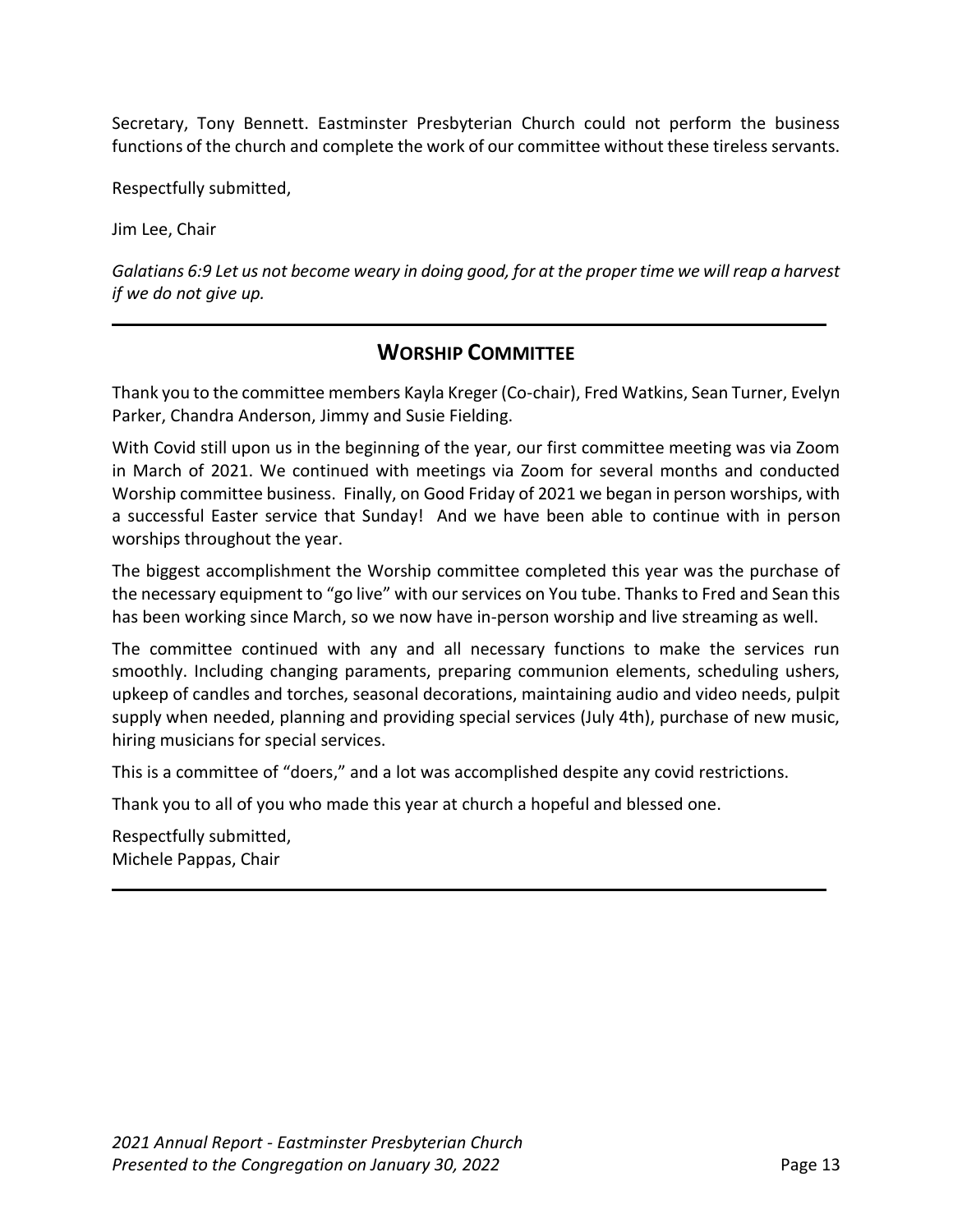## **TREASURER'S REPORT - FINANCIAL REPORTS**

#### **From Statement of Activities ending December 31, 2021**

|                  | <u> 2021</u> | 2021 Budget   | <u> 2020</u> |
|------------------|--------------|---------------|--------------|
| Revenue          | \$342,805.05 | \$352,190.00  | \$336,791.26 |
| Expenses         | \$340,315.75 | \$367,086.05  | \$296,761.28 |
| Net Income(Loss) | \$2,489.30   | \$(14,896.05) | \$40,029.98  |
|                  | 2021         |               |              |

2021 Revenue was 3% under budget

2021 Expenses were 7% under budget

#### **From Statement of Financial Position ending December 31, 2021 <sup>1</sup>**

|                                                                              | Jan. 1, 2021   | Dec. 31, 2021<br>\$77,484.73<br>\$1,237,986.91   | Change<br>\$ (54, 899.28)<br>\$76,270.58 |  |  |
|------------------------------------------------------------------------------|----------------|--------------------------------------------------|------------------------------------------|--|--|
|                                                                              |                | \$1,315,471.64                                   | \$21,371.30                              |  |  |
| Total Liabilities & Net Assets                                               | \$1,294,100.34 | \$1,315,471.64                                   | \$21,371.30                              |  |  |
| EPC TPF account balance beginning $1/1/21$ and ending $12/31/212$            |                |                                                  |                                          |  |  |
| <b>Beginning Balance</b> Debits                                              | Credits        |                                                  | Ending Balance Increase Rate of return   |  |  |
| \$209,359.06                                                                 |                | \$69,632.67 \$42,310.12 \$236,681.61 \$27,322.55 | 13%                                      |  |  |
| Owen's Endowment account balance beginning $1/1/21$ and ending $12/31/21^2$  |                |                                                  |                                          |  |  |
| <b>Beginning Balance Debits</b>                                              | Credits        |                                                  | Ending Balance Increase Rate of return   |  |  |
| \$1,962.96<br>\$12,146.58                                                    | \$22.16        | \$14,087.38 \$1,940.80                           | 16%                                      |  |  |
| EDCCPC TPF account balance beginning 1/1/21 and ending 12/31/21 <sup>2</sup> |                |                                                  |                                          |  |  |
| <b>Beginning Balance</b><br>Debits                                           | Credits        |                                                  | Ending Balance Increase Rate of return   |  |  |
| \$94,758.55 \$10,915.46 \$202.75 \$105,471.26 \$10,712.71 11%                |                |                                                  |                                          |  |  |
| 1Does not include the EDCCPC (Cluster) TPF account balance                   |                |                                                  |                                          |  |  |

2 Includes unrealized gain/loss from market, shows 2021 increase in all accounts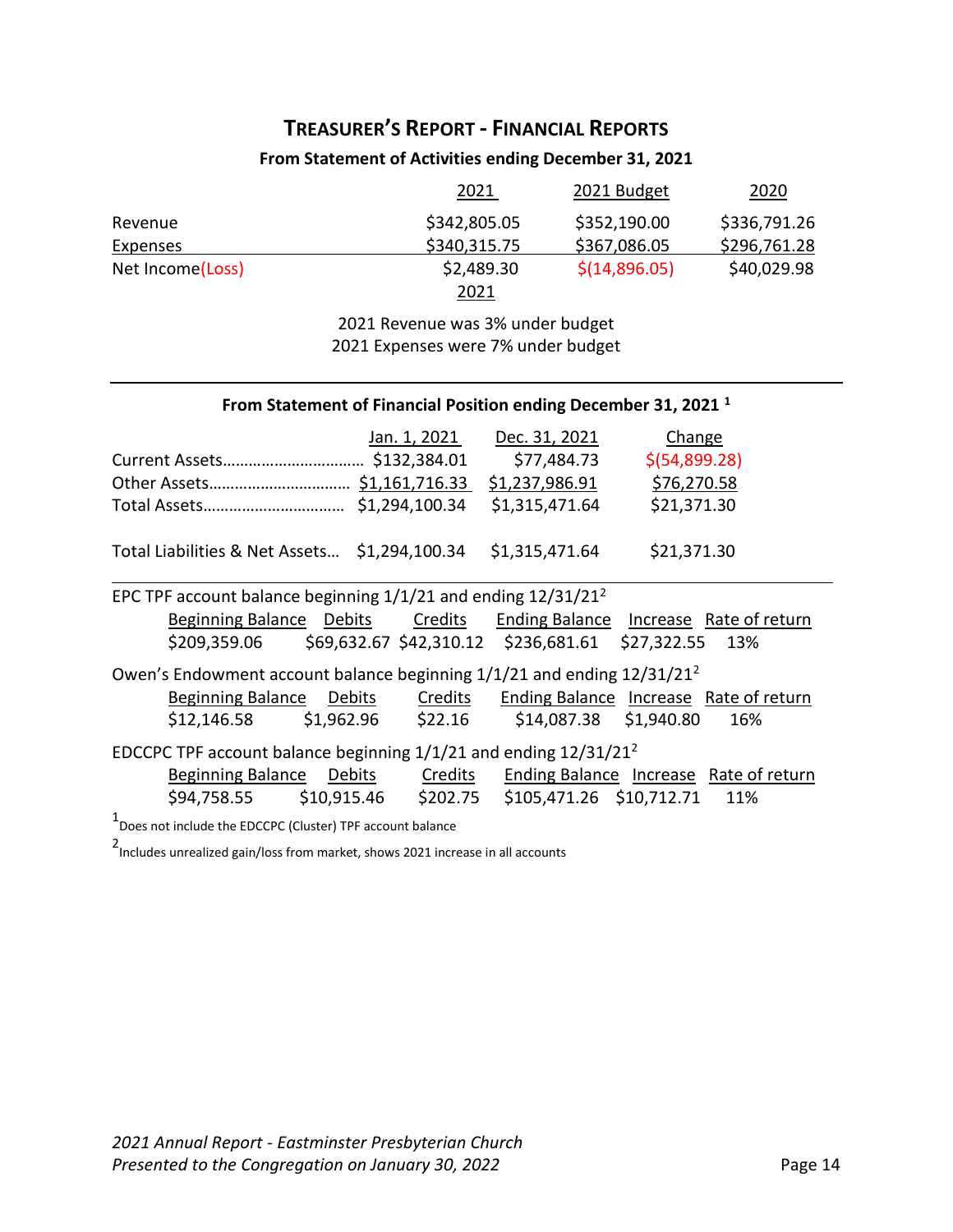| Statchicht VI i Mantial Fosition                      | <b>Balance as of</b> |
|-------------------------------------------------------|----------------------|
| <b>Accounts</b>                                       | 12/31/2021           |
| Fund: Church                                          |                      |
| Assets                                                |                      |
| <b>Current Assets</b>                                 |                      |
| 1002 BBVA Main                                        | 56,893.73            |
| 1011 BBVA Tax Account                                 | 500.00               |
| 1015 Petty Cash                                       | 91.00                |
| 1016 TPF Money Market                                 | 20,000.00            |
| <b>Total Current Assets</b>                           | 77,484.73            |
| <b>Fixed Assets</b>                                   |                      |
| 1201 Building & Improvements                          | 980,265.05           |
| 1220 ADA Improvements 2019-20                         | 26,952.87            |
| <b>Total Fixed Assets</b>                             | 1,007,217.92         |
| <b>Other Assets</b>                                   |                      |
| 1031 TPF Investment Account                           | 216,681.61           |
| 1040 TPF Owen's Endowment                             | 14,087.38            |
| <b>Total Other Assets</b>                             | 230,768.99           |
| <b>Total Assets</b>                                   | 1,315,471.64         |
| Liabilities & Net Assets                              |                      |
| Liabilities                                           |                      |
| <b>Other Liabilities</b>                              |                      |
| 2030 Nursery Remodel 2019-20                          | 617.63               |
| 2050 2021 Grant & insurance proceeds water damage     | 27,303.87            |
| <b>Total Other Liabilities</b>                        | 27,921.50            |
| <b>Total Liabilities</b>                              | 27,921.50            |
| Net Assets                                            |                      |
| 3001 General - Unrestricted                           | 163,156.46           |
| 3201 Increase (Decrease) in Net Assets - Unrestricted | 2,445.05             |
| 3604 TPF Unrealized Gain/Loss-EPC                     | 68,520.16            |
| <b>Without Donor Restrictions</b>                     |                      |
| Pre 2019 Individual Memorials                         |                      |
| 3654 Savilla Howard                                   | 3,792.06             |
| <b>Total Pre 2019 Individual Memorials</b>            | 3,792.06             |
|                                                       |                      |
|                                                       |                      |
| Designated by Session                                 |                      |
| 3610 Capital Maintenance                              | 14,585.21            |
| 3703 EPW - EPC Food Pantry                            | 111.30               |
| 3704 Disaster Assistance                              | 4,066.18             |
| 3705 Gleaners Special                                 | 3,113.56             |
| 3707 School Supplies                                  | 453.45               |
| 3710 Guest Musicians                                  | 1,027.00             |

#### **Statement of Financial Position**

*2021 Annual Report - Eastminster Presbyterian Church* Presented to the Congregation on January 30, 2022 **Page 15** Page 15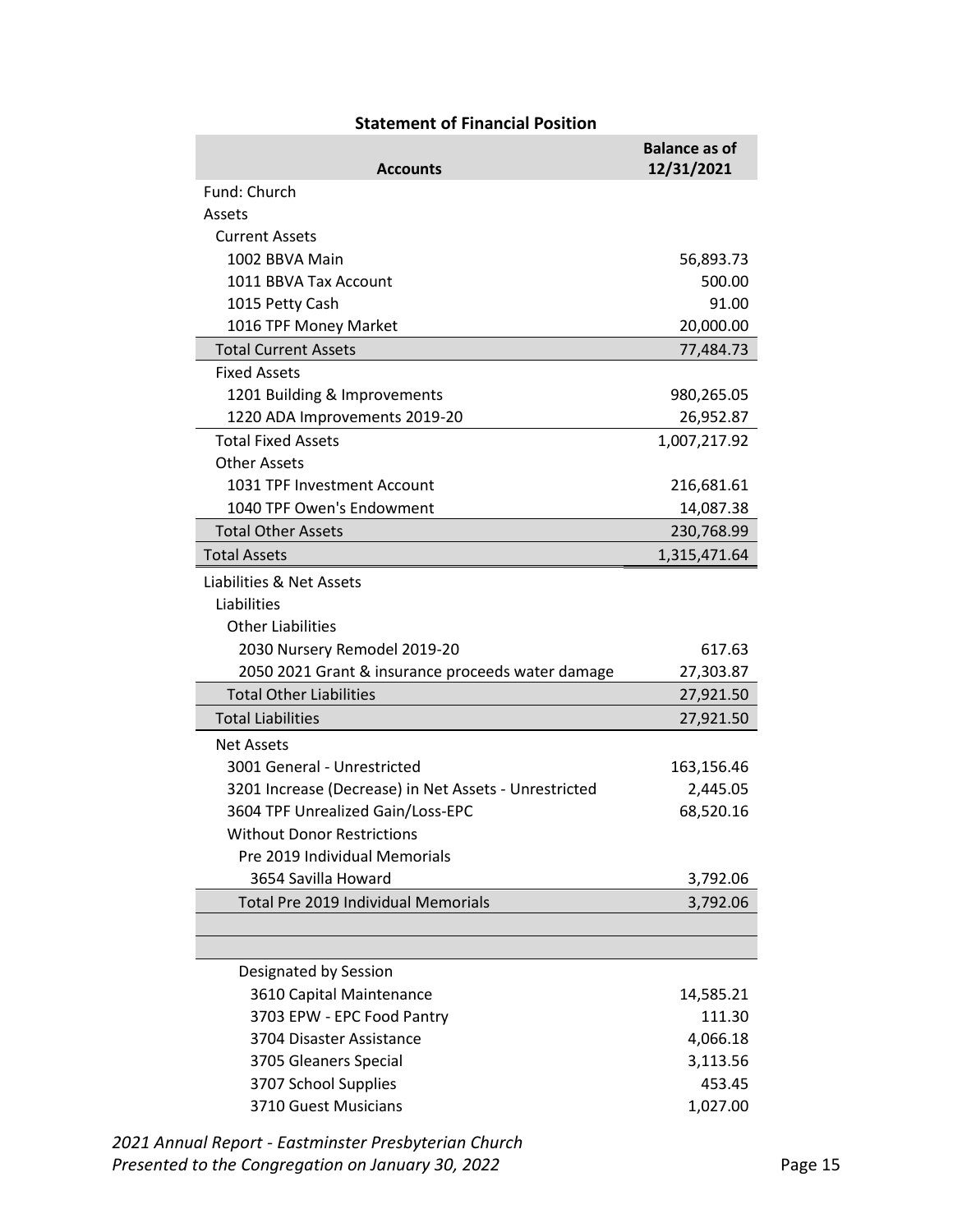| <b>Accounts</b>                                     | <b>Balance as of</b><br>12/31/2021 |
|-----------------------------------------------------|------------------------------------|
| 3711 Neighborhood Breakfast Program                 | 3,175.85                           |
| 3713 EPC Pantry                                     | 500.00                             |
| 3714 Youth Fund Raising                             | 3,136.94                           |
| 3716 Kitchen Equipment                              | 262.07                             |
| 3717 Pastor's Robe                                  | 207.74                             |
| 3718 All- Church Mission Event (Pastor)             | 3,666.86                           |
| 3725 Christmas Offering                             | 900.00                             |
| <b>Total Designated by Session</b>                  | 35,206.16                          |
| Other                                               |                                    |
| 3613 Building & Improvements                        | 980,265.05                         |
| 3709 Garage Sale                                    | 5,053.61                           |
| <b>Total Other</b>                                  | 985,318.66                         |
| <b>Total Without Donor Restrictions</b>             | 1,024,316.88                       |
| <b>With Donor Restrictions</b>                      |                                    |
| 3205 General - Restricted                           | 45.05                              |
| 3210 Increase (Decrease) in Net Assets - Restricted | 44.25                              |
| 3603 TPF Unrealized Gain/Loss-Owens                 | 6,276.94                           |
| 3615 Owen's Memorial Endowment                      | 7,721.14                           |
| 3662 Jerry Brumbaugh                                | 15,024.21                          |
| <b>Total With Donor Restrictions</b>                | 29,111.59                          |
| <b>Total Net Assets</b>                             | 1,287,550.14                       |
| <b>Total Liabilities &amp; Net Assets</b>           | 1,315,471.64                       |
| Fund: Eastern Dallas Cluster of Churches            |                                    |
| Assets                                              |                                    |
| 1030 TX Presby Fund E. Dallas Clstr                 | 105,471.26                         |
| <b>Total Assets</b>                                 | 105,471.26                         |
| Liabilities & Net Assets                            |                                    |
| Liabilities                                         |                                    |
| <b>Total Liabilities</b>                            | 0.00                               |
| <b>Net Assets</b>                                   |                                    |
| 3612 East Dallas Cluster Account                    | 105,471.26                         |
| <b>Total Net Assets</b>                             | 105,471.26                         |
| <b>Total Liabilities &amp; Net Assets</b>           | 105,471.26                         |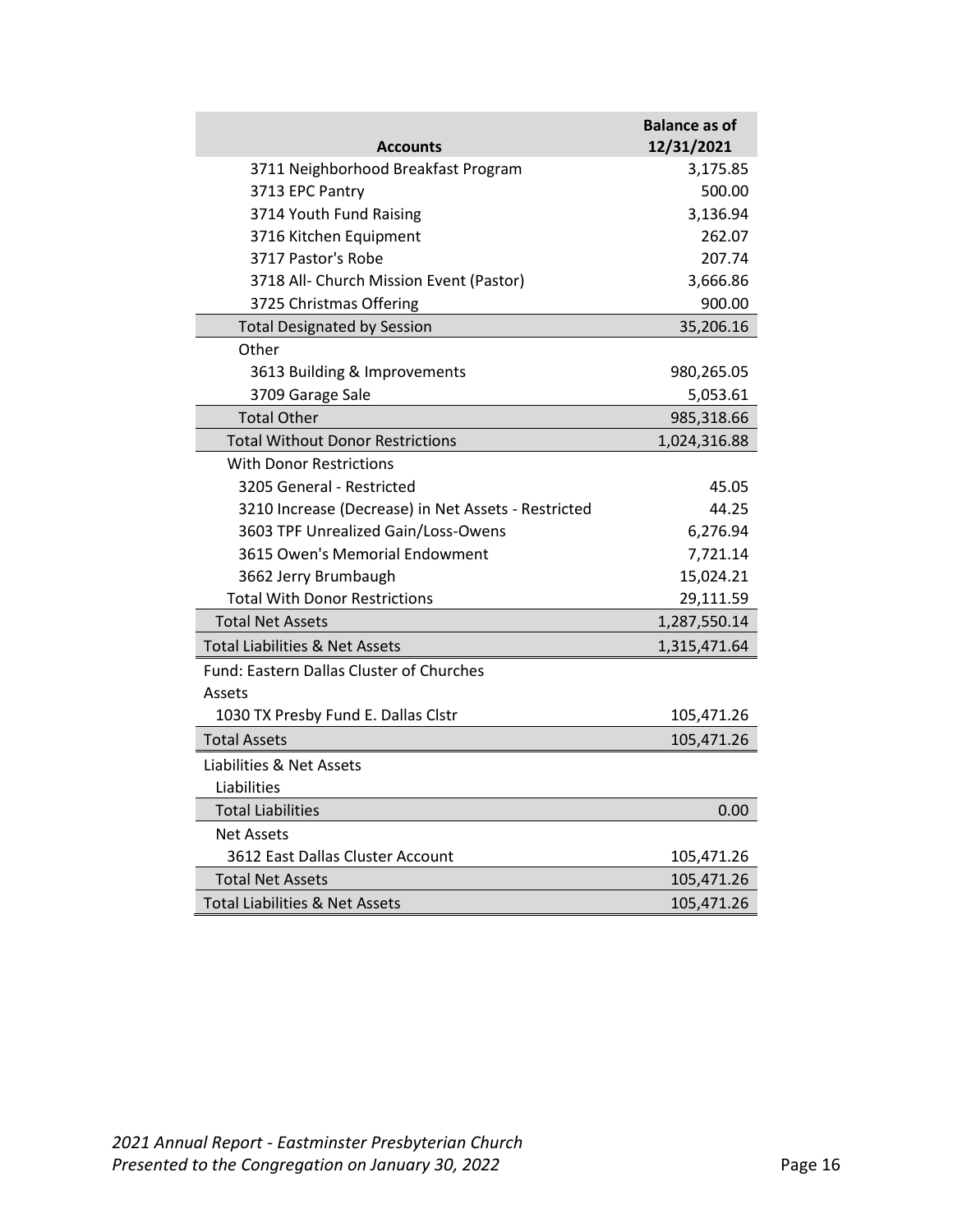|                                                |                       |                       | <b>Budget</b>            | Annual                              |
|------------------------------------------------|-----------------------|-----------------------|--------------------------|-------------------------------------|
| <b>Accounts</b>                                | <b>Actual</b><br>2021 | Annual<br>Budget 2021 | <b>Remaining</b><br>2021 | <b>Budget %</b><br><b>Used 2021</b> |
| Revenues                                       |                       |                       |                          |                                     |
| Income                                         |                       |                       |                          |                                     |
| Offerings                                      |                       |                       |                          |                                     |
| 4001 Identifiable Pledges - Adults             | 301,612.30            | 340,000.00            | 38,387.70                | 88.71                               |
| 4010 Loose Church Offering                     | 0.00                  | 2,000.00              | 2,000.00                 | 0.00                                |
| <b>Total Offerings</b>                         | 301,612.30            | 342,000.00            | 40,387.70                | 88.19                               |
| Committee Income                               |                       |                       |                          |                                     |
| 4420 Christian Education                       | 0.00                  | 500.00                | 500.00                   | 0.00                                |
| 4450 Congregational Care                       | 0.00                  | 100.00                | 100.00                   | 0.00                                |
| 4460 Outreach Committee                        | 100.00                | 2,500.00              | 2,400.00                 | 4.00                                |
| 4470 Stewardship Committee                     | 0.00                  | 10.00                 | 10.00                    | 0.00                                |
| <b>Total Committee Income</b>                  | 100.00                | 3,110.00              | 3,010.00                 | 3.22                                |
| Other Income                                   |                       |                       |                          |                                     |
| 4020 Rental Receipts                           | 0.00                  | 3,000.00              | 3,000.00                 | 0.00                                |
| 4024 Owen's Endowment Income                   | 44.25                 | 0.00                  | $-44.25$                 | 0.00                                |
| 4029 Memorials                                 | 335.00                | 500.00                | 165.00                   | 67.00                               |
| 4037 Fellowship Breakfast                      | 0.00                  | 1,900.00              | 1,900.00                 | 0.00                                |
| 4038 Neighborhood Breakfast                    | 0.00                  | 1,500.00              | 1,500.00                 | 0.00                                |
| 4039 Can Recycling                             | 77.50                 | 80.00                 | 2.50                     | 96.88                               |
| 4046 Grocery Rebates                           | 0.00                  | 100.00                | 100.00                   | 0.00                                |
| 4048 Payroll Protection Plan loan proceeds     | 40,636.00             | 0.00                  | $-40,636.00$             | 0.00                                |
| <b>Total Other Income</b>                      | 41,092.75             | 7,080.00              | $-34,012.75$             | 580.41                              |
| <b>Total Income</b>                            | 342,805.05            | 352,190.00            | 9,384.95                 | 97.34                               |
| <b>Total Revenues</b>                          | 342,805.05            | 352,190.00            | 9,384.95                 | 97.34                               |
| Expenses                                       |                       |                       |                          |                                     |
| <b>Benevolences</b>                            |                       |                       |                          |                                     |
| 5001 General Mission                           | 15,500.00             | 15,500.00             | 0.00                     | 100.00                              |
| 5002 Theological Education Fund                | 500.00                | 500.00                | 0.00                     | 100.00                              |
| 5003 Pleasant Grove Food Pantry                | 4,390.00              | 4,000.00              | $-390.00$                | 109.75                              |
| 5004 White Rock Center of Hope                 | 400.00                | 400.00                | 0.00                     | 100.00                              |
| 5005 Stewpot                                   | 300.00                | 300.00                | 0.00                     | 100.00                              |
| 5007 E. Dallas County Cluster-Gen Dues         | 100.00                | 100.00                | 0.00                     | 100.00                              |
| 5008 E. Dallas Cty Cluster-Guatemala Pastors   | 300.00                | 400.00                | 100.00                   | 75.00                               |
| 5009 E. Dallas Cty Cluster-Guatemala Nutrition | 600.00                | 400.00                | $-200.00$                | 150.00                              |
| 5011 Pastor's Discretionary Fund               | 67.92                 | 750.00                | 682.08                   | 9.06                                |
| <b>Total Benevolences</b>                      | 22,157.92             | 22,350.00             | 192.08                   | 99.14                               |
|                                                |                       |                       |                          |                                     |
| <b>Administrative Expenses</b>                 |                       |                       |                          |                                     |
| Payroll                                        |                       |                       |                          |                                     |
| Salaries/Benefits                              |                       |                       |                          |                                     |

#### **2021 Statement of Activities**

*2021 Annual Report - Eastminster Presbyterian Church* Presented to the Congregation on January 30, 2022 **Page 17** Page 17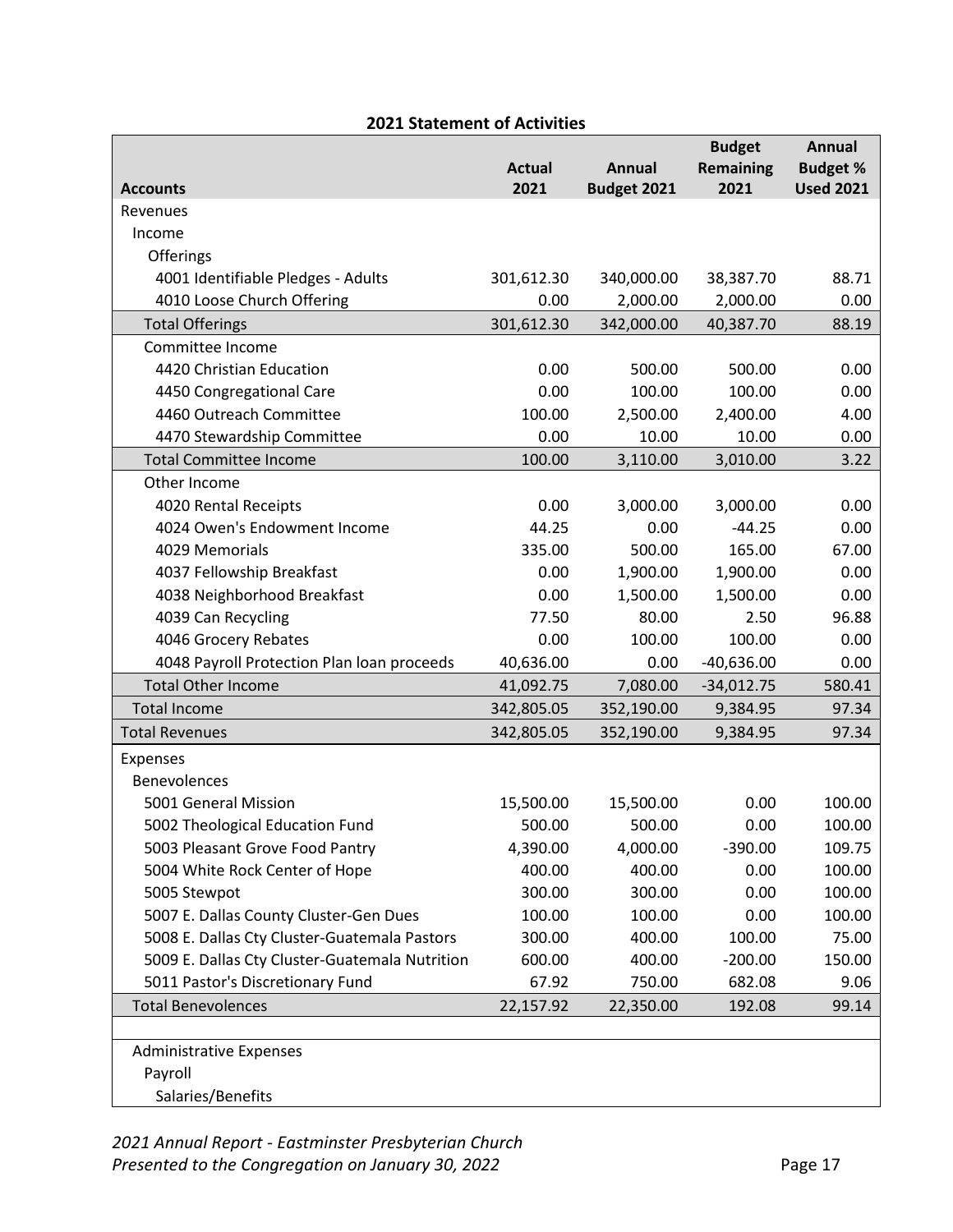|                                                   | <b>Actual</b> | Annual      | <b>Budget</b><br><b>Remaining</b> | <b>Annual</b><br><b>Budget %</b> |
|---------------------------------------------------|---------------|-------------|-----------------------------------|----------------------------------|
| <b>Accounts</b>                                   | 2021          | Budget 2021 | 2021                              | <b>Used 2021</b>                 |
| Pastor                                            |               |             |                                   |                                  |
| 5102 Salary                                       | 19,404.96     | 19,405.00   | 0.04                              | 100.00                           |
| 5103 Housing                                      | 45,026.04     | 45,026.00   | $-0.04$                           | 100.00                           |
| 5104 Deferred Compensation                        | 0.00          | 1,000.00    | 1,000.00                          | 0.00                             |
| <b>Total Pastor</b>                               | 64,431.00     | 65,431.00   | 1,000.00                          | 98.47                            |
| <b>Presbytery Required Pastor Benefits</b>        |               |             |                                   |                                  |
| 5106 Pension Plan                                 | 5,561.64      | 7,197.41    | 1,635.77                          | 77.27                            |
| 5107 Medical Insurance                            | 18,647.88     | 17,012.06   | $-1,635.82$                       | 109.62                           |
| <b>Total Presbytery Required Pastor Benefits</b>  | 24,209.52     | 24,209.47   | $-0.05$                           | 100.00                           |
| <b>Pastor Reimbursements</b>                      |               |             |                                   |                                  |
| 5108 Car Allowance                                | 3,800.16      | 4,000.00    | 199.84                            | 95.00                            |
| 5109 Continued Education & Prof. Exp.             | 2,003.18      | 2,000.00    | $-3.18$                           | 100.16                           |
| 5110 Telephone Allowance                          | 500.00        | 600.00      | 100.00                            | 83.33                            |
| <b>Total Pastor Reimbursements</b>                | 6,303.34      | 6,600.00    | 296.66                            | 95.51                            |
| Director of Family Ministry and Mission           |               |             |                                   |                                  |
| 5130 Salary                                       | 0.00          | 25,000.00   | 25,000.00                         | 0.00                             |
| <b>Total Director Family Ministry and Mission</b> | 0.00          | 25,000.00   | 25,000.00                         | 0.00                             |
| <b>Presbytery Required DFMM Benefits</b>          |               |             |                                   |                                  |
| 5136 Pension Plan                                 | 0.00          | 2,750.00    | 2,750.00                          | 0.00                             |
| 5137 Medical Insurance                            | 0.00          | 6,500.00    | 6,500.00                          | 0.00                             |
| <b>Total Presbytery Required DFMM Benefits</b>    | 0.00          | 9,250.00    | 9,250.00                          | 0.00                             |
| <b>DFMM Reimbursements</b>                        |               |             |                                   |                                  |
| 5133 Telephone Allowance                          | 0.00          | 300.00      | 300.00                            | 0.00                             |
| <b>Total DFMM Reimbursements</b>                  | 0.00          | 300.00      | 300.00                            | 0.00                             |
| <b>Administrative Assistant</b>                   |               |             |                                   |                                  |
| 5120 Salary                                       | 43,671.00     | 43,671.00   | 0.00                              | 100.00                           |
| 5121 Continued Education/Memberships              | 41.34         | 500.00      | 458.66                            | 8.27                             |
| 5123 Telephone Allowance                          | 600.00        | 600.00      | 0.00                              | 100.00                           |
| <b>Total Administrative Assistant</b>             | 44,312.34     | 44,771.00   | 458.66                            | 98.98                            |
| <b>Music Director</b>                             |               |             |                                   |                                  |
| 5140 Salary                                       | 14,141.04     | 14,141.00   | $-0.04$                           | 100.00                           |
| 5141 Continued Education / Memberships            | 100.00        | 250.00      | 150.00                            | 40.00                            |
| <b>Total Music Director</b>                       | 14,241.04     | 14,391.00   | 149.96                            | 98.96                            |
| Organist                                          |               |             |                                   |                                  |
| 5150 Salary                                       | 13,079.04     | 13,079.00   | $-0.04$                           | 100.00                           |
| 5151 Continued Education / Memberships            | 0.00          | 250.00      | 250.00                            | 0.00                             |
| <b>Total Organist</b>                             | 13,079.04     | 13,329.00   | 249.96                            | 98.12                            |
| Other Staff                                       |               |             |                                   |                                  |
| 5160 Custodian's Salary                           | 13,779.96     | 13,780.00   | 0.04                              | 100.00                           |
| 5170 Nursery Attendant's Salary                   | 2,886.00      | 2,300.00    | $-586.00$                         | 125.48                           |
| 5180 Activities Hostess / Host                    | 0.00          | 5,200.00    | 5,200.00                          | 0.00                             |

*2021 Annual Report - Eastminster Presbyterian Church* Presented to the Congregation on January 30, 2022 **Page 18** Page 18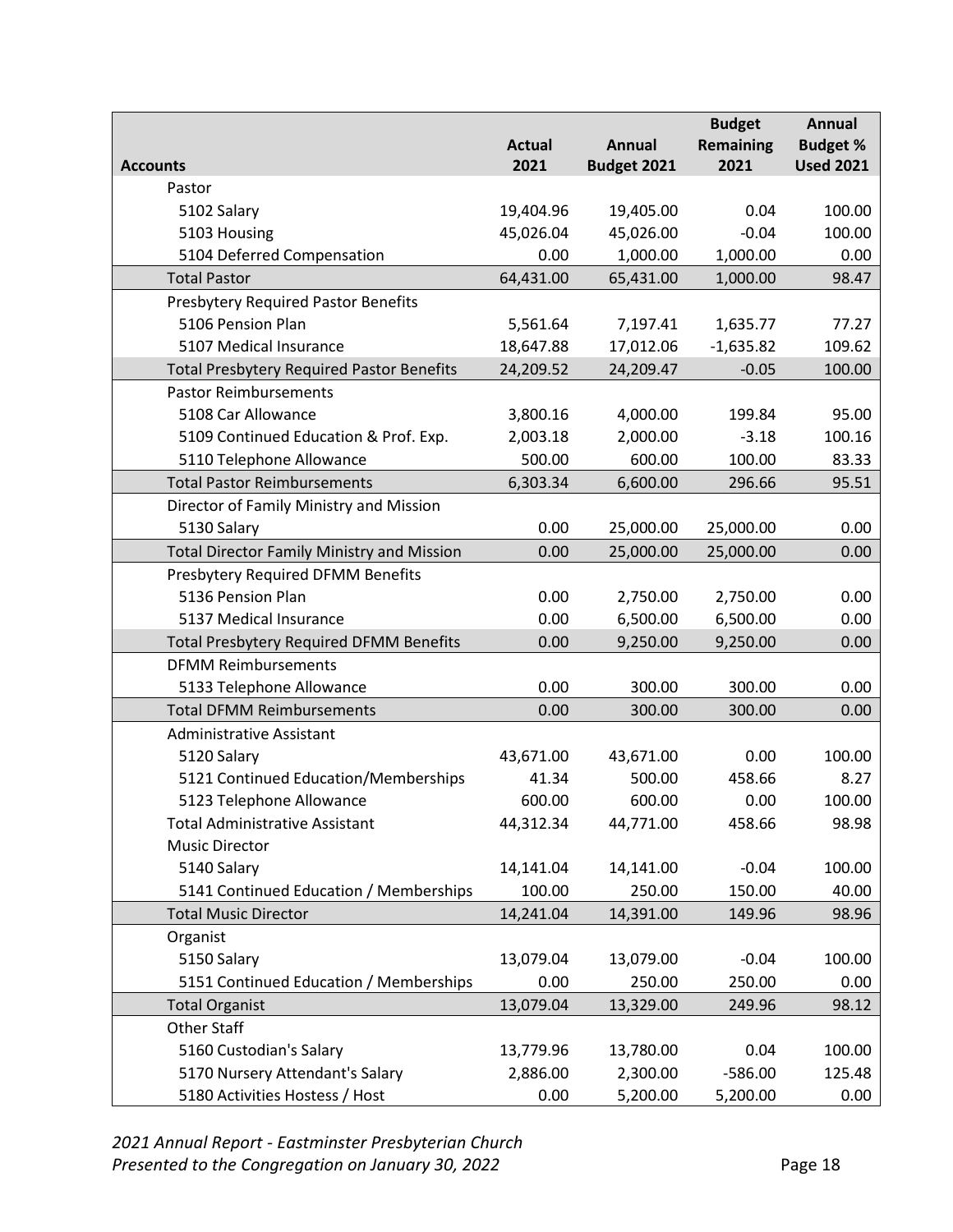|                                 |                       |                              | <b>Budget</b>            | Annual                              |
|---------------------------------|-----------------------|------------------------------|--------------------------|-------------------------------------|
| <b>Accounts</b>                 | <b>Actual</b><br>2021 | <b>Annual</b><br>Budget 2021 | <b>Remaining</b><br>2021 | <b>Budget %</b><br><b>Used 2021</b> |
| <b>Total Other Staff</b>        | 16,665.96             | 21,280.00                    | 4,614.04                 | 78.32                               |
| Intern Expenses                 |                       |                              |                          |                                     |
| 5182 Intern Contract Pmt        | 16,250.00             | 0.00                         | $-16,250.00$             | 0.00                                |
| 5183 Intern Expenses            | 787.55                | 0.00                         | $-787.55$                | 0.00                                |
| <b>Total Intern Expenses</b>    | 17,037.55             | 0.00                         | $-17,037.55$             | 0.00                                |
| <b>Total Salaries/Benefits</b>  | 200,279.79            | 224,561.47                   | 24,281.68                | 89.19                               |
| <b>Employment Taxes</b>         |                       |                              |                          |                                     |
| 5192 Social Security Tax        | 5,436.00              | 7,264.60                     | 1,828.60                 | 74.83                               |
| 5193 Medicare Tax               | 1,271.36              | 1,698.98                     | 427.62                   | 74.83                               |
| <b>Total Employment Taxes</b>   | 6,707.36              | 8,963.58                     | 2,256.22                 | 74.83                               |
| <b>Total Payroll</b>            | 206,987.15            | 233,525.05                   | 26,537.90                | 88.64                               |
| Church Office                   |                       |                              |                          |                                     |
| 5201 Postage                    | 660.00                | 1,300.00                     | 640.00                   | 50.77                               |
| 5202 Supplies                   | 1,522.23              | 3,000.00                     | 1,477.77                 | 50.74                               |
| 5203 Equipment Repair/Purchase  | 3,800.59              | 5,000.00                     | 1,199.41                 | 76.01                               |
| 5204 Technology/Web Site        | 5,240.97              | 5,000.00                     | $-240.97$                | 104.82                              |
| 5205 Telephone/Internet         | 4,233.96              | 3,300.00                     | -933.96                  | 128.30                              |
| 5206 Memberships, dues, fees    | 878.55                | 0.00                         | $-878.55$                | 0.00                                |
| <b>Total Church Office</b>      | 16,336.30             | 17,600.00                    | 1,263.70                 | 92.82                               |
| <b>Committee Expenses</b>       |                       |                              |                          |                                     |
| Worship                         |                       |                              |                          |                                     |
| 5401 Pulpit Supply              | 900.00                | 1,800.00                     | 900.00                   | 50.00                               |
| 5402 Substitute Choir Director  | 700.00                | 1,200.00                     | 500.00                   | 58.33                               |
| 5403 Substitute Organist        | 0.00                  | 1,400.00                     | 1,400.00                 | 0.00                                |
| 5404 Supplies & Cleaning        | 1,129.39              | 500.00                       | $-629.39$                | 225.88                              |
| 5405 Sanctuary Decorations      | 409.97                | 500.00                       | 90.03                    | 81.99                               |
| 5406 Audio Visual Equipment     | 381.03                | 400.00                       | 18.97                    | 95.26                               |
| 5407 Sound Technician           | 0.00                  | 200.00                       | 200.00                   | 0.00                                |
| Music                           |                       |                              |                          |                                     |
| 5301 Music and Licensing        | 1,188.22              | 1,000.00                     | $-188.22$                | 118.82                              |
| 5302 Choir Retreat/Choir Dinner | 0.00                  | 400.00                       | 400.00                   | 0.00                                |
| 5303 Guest Musicians            | 945.00                | 1,000.00                     | 55.00                    | 94.50                               |
| 5304 Supplies and Cleaning      | 603.67                | 400.00                       | $-203.67$                | 150.92                              |
| 5305 Instrument Repair/Tuning   | 510.00                | 800.00                       | 290.00                   | 63.75                               |
| <b>Total Music</b>              | 3,246.89              | 3,600.00                     | 353.11                   | 90.19                               |
| <b>Total Worship</b>            | 6,767.28              | 9,600.00                     | 2,832.72                 | 70.49                               |
| <b>Christian Education</b>      |                       |                              |                          |                                     |
| 5421 Curriculum                 | 953.22                | 1,400.00                     | 446.78                   | 68.09                               |
| 5422 Educational Supplies       | 41.94                 | 300.00                       | 258.06                   | 13.98                               |
| 5423 Leadership Training        | 554.67                | 1,000.00                     | 445.33                   | 55.47                               |
| 5425 Special Adult Education    | 0.00                  | 1,000.00                     | 1,000.00                 | 0.00                                |

*2021 Annual Report - Eastminster Presbyterian Church* Presented to the Congregation on January 30, 2022 **Page 19** Page 19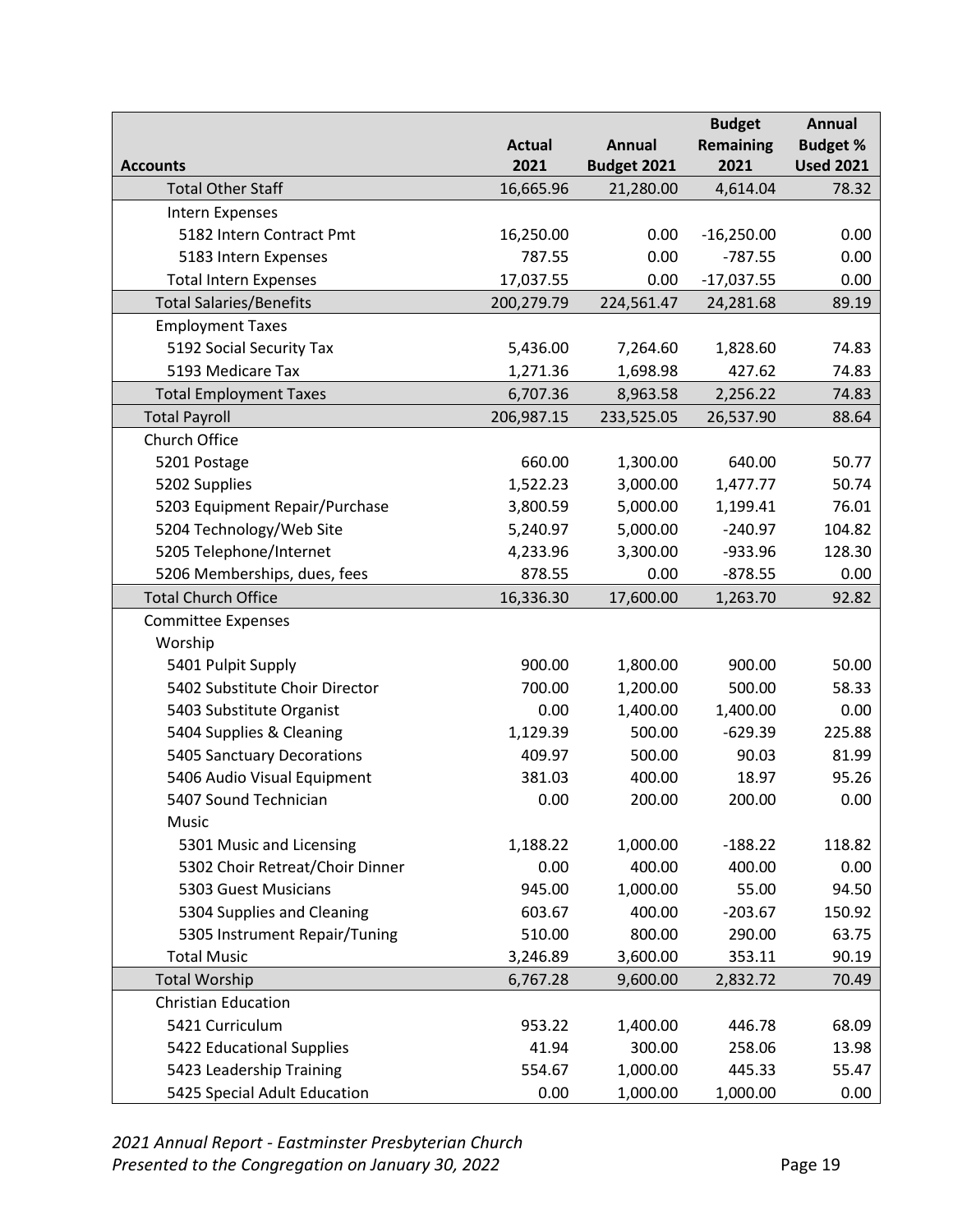|                                      |               |               | <b>Budget</b>    | Annual           |
|--------------------------------------|---------------|---------------|------------------|------------------|
|                                      | <b>Actual</b> | <b>Annual</b> | <b>Remaining</b> | <b>Budget %</b>  |
| <b>Accounts</b>                      | 2021          | Budget 2021   | 2021             | <b>Used 2021</b> |
| 5426 Children's Activities           | 0.00          | 200.00        | 200.00           | 0.00             |
| 5427 Nursery                         | 0.00          | 50.00         | 50.00            | 0.00             |
| 5428 Children's Camp and Conferences | 500.00        | 500.00        | 0.00             | 100.00           |
| 5429 Transportation                  | 0.00          | 3,000.00      | 3,000.00         | 0.00             |
| 5430 Special Events                  | 238.87        | 500.00        | 261.13           | 47.77            |
| 5431 Youth Retreats                  | 200.00        | 250.00        | 50.00            | 80.00            |
| 5432 Youth Summer Camps/Conferences  | 420.00        | 3,000.00      | 2,580.00         | 14.00            |
| 5433 Youth Program                   | 104.38        | 200.00        | 95.62            | 52.19            |
| 5434 Sponsor Expenses                | 280.00        | 1,500.00      | 1,220.00         | 18.67            |
| 5435 Scholarships                    | 0.00          | 500.00        | 500.00           | 0.00             |
| 5436 Background Checks               | 189.00        | 300.00        | 111.00           | 63.00            |
| <b>Total Christian Education</b>     | 3,482.08      | 13,700.00     | 10,217.92        | 25.42            |
| <b>Congregational Care</b>           |               |               |                  |                  |
| 5451 Care of Members                 | 245.95        | 800.00        | 554.05           | 30.74            |
| 5452 Fellowship Supplies & Programs  | 228.99        | 1,500.00      | 1,271.01         | 15.27            |
| 5453 Activities/Scholarships         | 0.00          | 250.00        | 250.00           | 0.00             |
| 5454 Personal Devotions              | 725.80        | 500.00        | $-225.80$        | 145.16           |
| <b>Total Congregational Care</b>     | 1,200.74      | 3,050.00      | 1,849.26         | 39.37            |
| Outreach                             |               |               |                  |                  |
| 5461 Emergency Food Pantry           | 23.48         | 100.00        | 76.52            | 23.48            |
| 5462 Mission Programs                | 432.59        | 1,000.00      | 567.41           | 43.26            |
| 5463 Special Needs                   | 100.00        | 500.00        | 400.00           | 20.00            |
| 5465 Outreach Other                  | 466.48        | 1,500.00      | 1,033.52         | 31.10            |
| 5466 Communications/Website          | 34.99         | 400.00        | 365.01           | 8.75             |
| <b>Total Outreach</b>                | 1,057.54      | 3,500.00      | 2,442.46         | 30.22            |
| Stewardship                          |               |               |                  |                  |
| 5471 Stewardship Other               | 404.79        | 900.00        | 495.21           | 44.98            |
| 5472 Electronic Giving               | 2,913.57      | 2,000.00      | $-913.57$        | 145.68           |
| <b>Total Stewardship</b>             | 3,318.36      | 2,900.00      | $-418.36$        | 114.43           |
| House & Property                     |               |               |                  |                  |
| 5481 Insurance                       | 25,433.00     | 17,161.00     | $-8,272.00$      | 148.20           |
| 5485 Lawn Care/Grounds Maintenance   | 12,489.53     | 12,500.00     | 10.47            | 99.92            |
| 5486 Building Maintenance            | 21,978.41     | 10,000.00     | $-11,978.41$     | 219.78           |
| 5491 Pest Control                    | 549.95        | 0.00          | $-549.95$        | 0.00             |
| <b>Utilities</b>                     |               |               |                  |                  |
| 5484 Alarm Service                   | 819.88        | 600.00        | $-219.88$        | 136.65           |
| 5487 Water/Sewer                     | 3,797.07      | 4,000.00      | 202.93           | 94.93            |
| 5488 Electric Service                | 9,837.13      | 12,000.00     | 2,162.87         | 81.98            |
| 5489 Gas Service                     | 2,284.04      | 2,800.00      | 515.96           | 81.57            |
| 5490 Trash Collection                | 1,819.37      | 1,800.00      | $-19.37$         | 101.08           |
| <b>Total Utilities</b>               | 18,557.49     | 21,200.00     | 2,642.51         | 87.54            |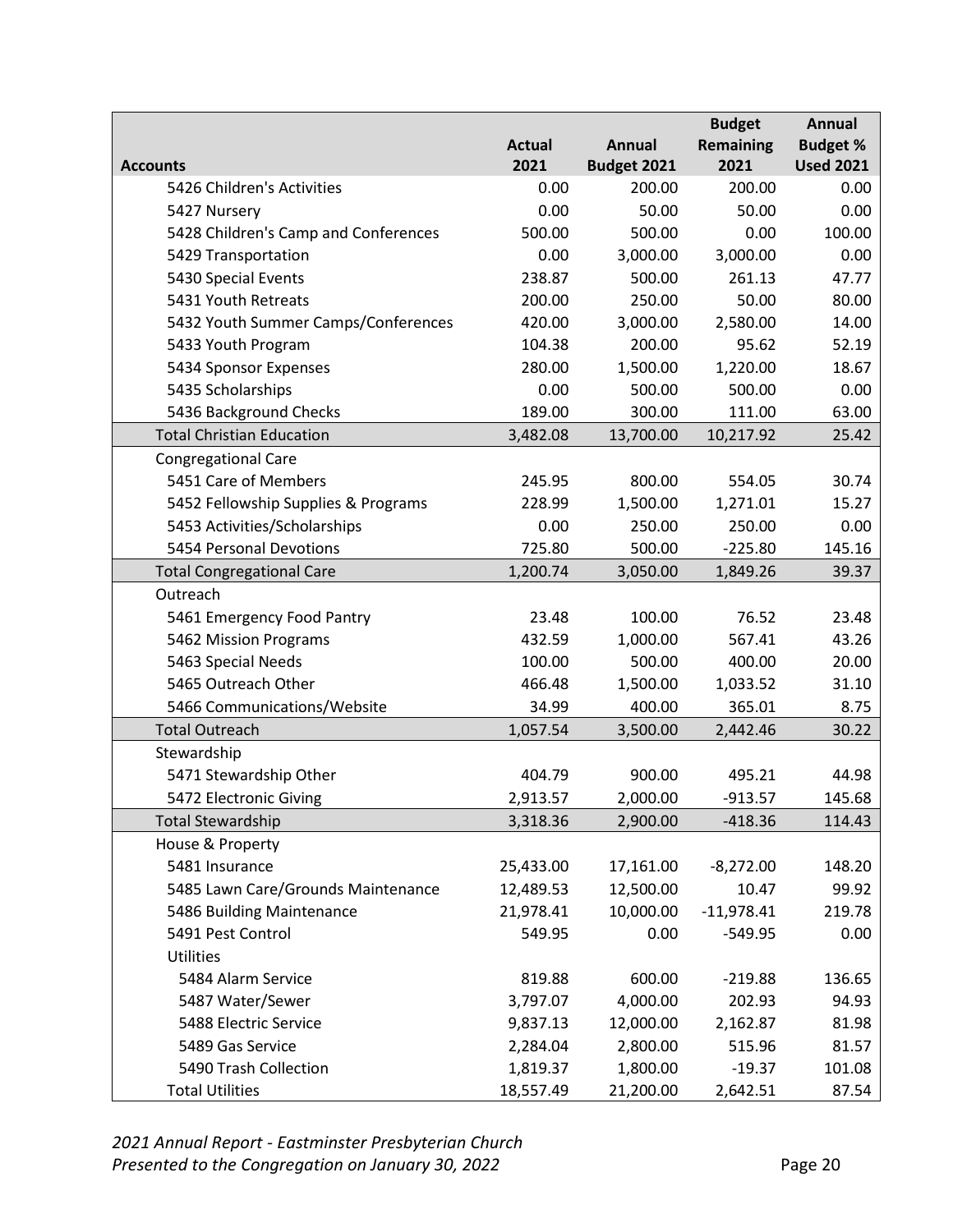|                                      |              |              | <b>Budget</b> | Annual           |
|--------------------------------------|--------------|--------------|---------------|------------------|
|                                      | Actual       | Annual       | Remaining     | <b>Budget %</b>  |
| <b>Accounts</b>                      | 2021         | Budget 2021  | 2021          | <b>Used 2021</b> |
| <b>Total House &amp; Property</b>    | 79,008.38    | 60,861.00    | $-18,147.38$  | 129.82           |
| <b>Total Committee Expenses</b>      | 94,834.38    | 93,611.00    | $-1,223.38$   | 101.31           |
| <b>Total Administrative Expenses</b> | 318,157.83   | 344,736.05   | 26,578.22     | 92.29            |
| <b>Total Expenses</b>                | 340, 315. 75 | 367,086.05   | 26,770.30     | 92.71            |
| <b>Net Total</b>                     | 2,489.30     | $-14,896.05$ | $-17,385.35$  | $-16.71$         |

| 2022 Budget                                     |             |             |                         |  |  |
|-------------------------------------------------|-------------|-------------|-------------------------|--|--|
| <b>Accounts</b>                                 | 2021 Budget | 2022 Budget | <b>Budget \$ Change</b> |  |  |
| Revenues                                        |             |             |                         |  |  |
| Income                                          |             |             |                         |  |  |
| Offerings                                       |             |             |                         |  |  |
| 4001 Identifiable Pledges - Adults              | 340,000.00  | 294,000.00  | $-46,000.00$            |  |  |
| 4010 Loose Church Offering                      | 2,000.00    | 0.00        | $-2,000.00$             |  |  |
| <b>Total Offerings</b>                          | 342,000.00  | 294,000.00  | $-48,000.00$            |  |  |
| Committee Income                                |             |             |                         |  |  |
| 4420 Christian Education                        | 500.00      | 865.00      | 365.00                  |  |  |
| 4450 Congregational Care                        | 100.00      | 0.00        | $-100.00$               |  |  |
| 4460 Outreach Committee                         | 2,500.00    | 0.00        | $-2,500.00$             |  |  |
| 4470 Stewardship Committee                      | 10.00       | 0.00        | $-10.00$                |  |  |
| <b>Total Committee Income</b>                   | 3,110.00    | 865.00      | $-2,245.00$             |  |  |
| Other Income                                    |             |             |                         |  |  |
| 4020 Rental Receipts                            | 3,000.00    | 0.00        | $-3,000.00$             |  |  |
| 4024 Owen's Endowment Income                    | 0.00        | 34.14       | 34.14                   |  |  |
| 4029 Memorials                                  | 500.00      | 502.50      | 2.50                    |  |  |
| 4037 Fellowship Breakfast                       | 1,900.00    | 0.00        | $-1,900.00$             |  |  |
| 4038 Neighborhood Breakfast                     | 1,500.00    | 7.50        | $-1,492.50$             |  |  |
| 4039 Can Recycling                              | 80.00       | 93.98       | 13.98                   |  |  |
| 4046 Grocery Rebates                            | 100.00      | 0.00        | $-100.00$               |  |  |
| <b>Total Other Income</b>                       | 7,080.00    | 638.12      | $-6,441.88$             |  |  |
| <b>Total Income</b>                             | 352,190.00  | 295,503.12  | $-56,686.88$            |  |  |
| <b>Total Revenues</b>                           | 352,190.00  | 295,503.12  | $-56,686.88$            |  |  |
| Expenses                                        |             |             |                         |  |  |
| Benevolences                                    |             |             |                         |  |  |
| 5001 General Mission                            | 15,500.00   | 14,700.00   | $-800.00$               |  |  |
| 5002 Theological Education Fund                 | 500.00      | 500.00      | 0.00                    |  |  |
| 5003 Pleasant Grove Food Pantry                 | 4,000.00    | 3,000.00    | $-1,000.00$             |  |  |
| 5004 White Rock Center of Hope                  | 400.00      | 0.00        | $-400.00$               |  |  |
| 5005 Stewpot                                    | 300.00      | 0.00        | $-300.00$               |  |  |
| 5007 E. Dallas County Cluster-Gen Dues          | 100.00      | 100.00      | 0.00                    |  |  |
| 5008 E. Dallas County Cluster-Guatemala Pastors | 400.00      | 100.00      | $-300.00$               |  |  |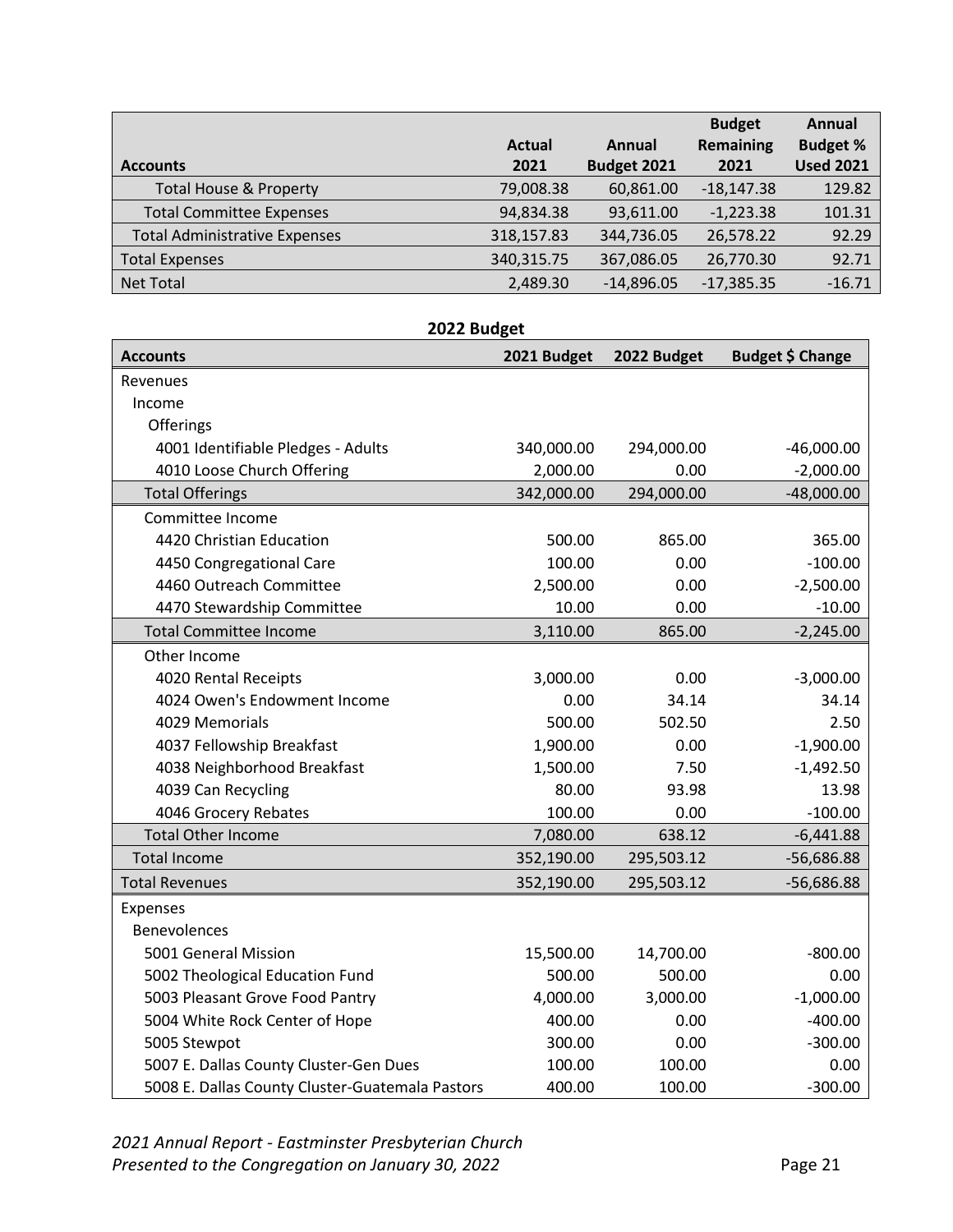| <b>Accounts</b>                                      | 2021 Budget | 2022 Budget | <b>Budget \$ Change</b> |
|------------------------------------------------------|-------------|-------------|-------------------------|
| 5009 E. Dallas Cty Cluster-Guatemala Nutrition       | 400.00      | 100.00      | $-300.00$               |
| 5011 Pastor's Discretionary Fund                     | 750.00      | 750.00      | 0.00                    |
| <b>Total Benevolences</b>                            | 22,350.00   | 19,250.00   | $-3,100.00$             |
| <b>Administrative Expenses</b>                       |             |             |                         |
| Payroll                                              |             |             |                         |
| Salaries/Benefits                                    |             |             |                         |
| Pastor                                               |             |             |                         |
| 5102 Salary                                          | 19,405.00   | 19,405.00   | 0.00                    |
| 5103 Housing                                         | 45,026.00   | 45,026.00   | 0.00                    |
| 5104 Deferred Compensation                           | 1,000.00    | 1,000.00    | 0.00                    |
| <b>Total Pastor</b>                                  | 65,431.00   | 65,431.00   | 0.00                    |
| <b>Presbytery Required Pastor Benefits</b>           |             |             |                         |
| 5106 Pension Plan                                    | 7,197.41    | 7,197.41    | 0.00                    |
| 5107 Medical Insurance                               | 17,012.06   | 17,012.06   | 0.00                    |
| <b>Total Presbytery Required Pastor Benefits</b>     | 24,209.47   | 24,209.47   | 0.00                    |
| <b>Pastor Reimbursements</b>                         |             |             |                         |
| 5108 Car Allowance                                   | 4,000.00    | 4,000.00    | 0.00                    |
| 5109 Continued Education & Prof. Exp.                | 2,000.00    | 2,000.00    | 0.00                    |
| 5110 Telephone Allowance                             | 600.00      | 600.00      | 0.00                    |
| <b>Total Pastor Reimbursements</b>                   | 6,600.00    | 6,600.00    | 0.00                    |
| Director of Family Ministry and Mission              |             |             |                         |
| 5130 Salary                                          | 25,000.00   | 0.00        | $-25,000.00$            |
| <b>Total Director of Family Ministry and Mission</b> | 25,000.00   | 0.00        | $-25,000.00$            |
| Presbytery Required DFMM Benefits                    |             |             |                         |
| 5136 Pension Plan                                    | 2,750.00    | 0.00        | $-2,750.00$             |
| 5137 Medical Insurance                               | 6,500.00    | 0.00        | $-6,500.00$             |
| <b>Total Presbytery Required DFMM Benefits</b>       | 9,250.00    | 0.00        | $-9,250.00$             |
| <b>DFMM Reimbursements</b>                           |             |             |                         |
| 5133 Telephone Allowance                             | 300.00      | 0.00        | $-300.00$               |
| <b>Total DFMM Reimbursements</b>                     | 300.00      | 0.00        | $-300.00$               |
| <b>Administrative Assistant</b>                      |             |             |                         |
| 5120 Salary                                          | 43,671.00   | 43,671.00   | 0.00                    |
| 5121 Continued Education/Memberships                 | 500.00      | 500.00      | 0.00                    |
| 5123 Telephone Allowance                             | 600.00      | 600.00      | 0.00                    |
| <b>Total Administrative Assistant</b>                | 44,771.00   | 44,771.00   | 0.00                    |
| <b>Music Director</b>                                |             |             |                         |
| 5140 Salary                                          | 14,141.00   | 14,141.00   | 0.00                    |
| 5141 Continued Education / Memberships               | 250.00      | 250.00      | 0.00                    |
| <b>Total Music Director</b>                          | 14,391.00   | 14,391.00   | 0.00                    |
| Organist                                             |             |             |                         |
| 5150 Salary                                          | 13,079.00   | 13,079.00   | 0.00                    |
| 5151 Continued Education / Memberships               | 250.00      | 250.00      | 0.00                    |
| <b>Total Organist</b>                                | 13,329.00   | 13,329.00   | 0.00                    |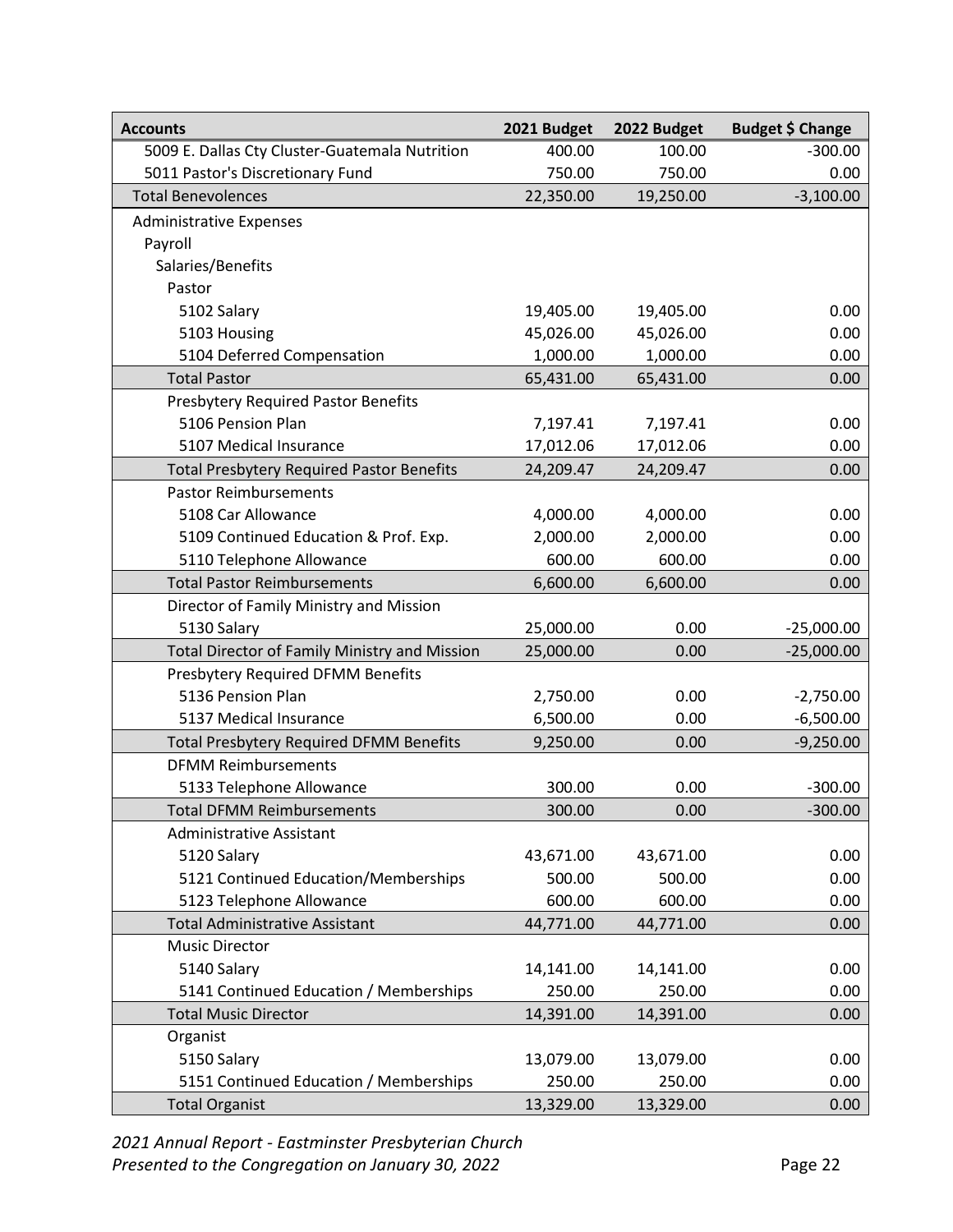| <b>Accounts</b>                 | 2021 Budget | 2022 Budget | <b>Budget \$ Change</b> |
|---------------------------------|-------------|-------------|-------------------------|
| <b>Other Staff</b>              |             |             |                         |
| 5160 Custodian's Salary         | 13,780.00   | 13,780.00   | 0.00                    |
| 5170 Nursery Attendant's Salary | 2,300.00    | 2,300.00    | 0.00                    |
| 5180 Activities Hostess / Host  | 5,200.00    | 3,411.44    | $-1,788.56$             |
| <b>Total Other Staff</b>        | 21,280.00   | 19,491.44   | $-1,788.56$             |
| Intern Expenses                 |             |             |                         |
| 5182 Intern Contract Pmt        | 0.00        | 28,200.00   | 28,200.00               |
| 5183 Intern Expenses            | 0.00        | 500.00      | 500.00                  |
| <b>Total Intern Expenses</b>    | 0.00        | 28,700.00   | 28,700.00               |
| <b>Total Salaries/Benefits</b>  | 224,561.47  | 216,922.91  | $-7,638.56$             |
| <b>Employment Taxes</b>         |             |             |                         |
| 5192 Social Security Tax        | 7,264.60    | 5,603.71    | $-1,660.89$             |
| 5193 Medicare Tax               | 1,698.98    | 1,310.55    | $-388.43$               |
| <b>Total Employment Taxes</b>   | 8,963.58    | 6,914.26    | $-2,049.32$             |
| <b>Total Payroll</b>            | 233,525.05  | 223,837.17  | $-9,687.88$             |
| Church Office                   |             |             |                         |
| 5201 Postage                    | 1,300.00    | 1,300.00    | 0.00                    |
| 5202 Supplies                   | 3,000.00    | 2,500.00    | $-500.00$               |
| 5203 Equipment Repair/Purchase  | 5,000.00    | 4,500.00    | $-500.00$               |
| 5204 Technology/Web Site        | 5,000.00    | 6,200.00    | 1,200.00                |
| 5205 Telephone/Internet         | 3,300.00    | 4,233.96    | 933.96                  |
| 5206 Memberships, dues, fees    | 0.00        | 800.00      | 800.00                  |
| <b>Total Church Office</b>      | 17,600.00   | 19,533.96   | 1,933.96                |
| <b>Committee Expenses</b>       |             |             |                         |
| Worship                         |             |             |                         |
| 5401 Pulpit Supply              | 1,800.00    | 1,500.00    | $-300.00$               |
| 5402 Substitute Choir Director  | 1,200.00    | 1,200.00    | 0.00                    |
| 5403 Substitute Organist        | 1,400.00    | 1,400.00    | 0.00                    |
| 5404 Supplies & Cleaning        | 500.00      | 500.00      | 0.00                    |
| 5405 Sanctuary Decorations      | 500.00      | 200.00      | $-300.00$               |
| 5406 Audio Visual Equipment     | 400.00      | 400.00      | 0.00                    |
| 5407 Sound Technician           | 200.00      | 200.00      | 0.00                    |
| Music                           |             |             |                         |
| 5301 Music and Licensing        | 1,000.00    | 1,000.00    | 0.00                    |
| 5302 Choir Retreat/Choir Dinner | 400.00      | 400.00      | 0.00                    |
| 5303 Guest Musicians            | 1,000.00    | 1,000.00    | 0.00                    |
| 5304 Supplies and Cleaning      | 400.00      | 400.00      | 0.00                    |
| 5305 Instrument Repair/Tuning   | 800.00      | 800.00      | 0.00                    |
| <b>Total Music</b>              | 3,600.00    | 3,600.00    | 0.00                    |
| <b>Total Worship</b>            | 9,600.00    | 9,000.00    | $-600.00$               |
| <b>Christian Education</b>      |             |             |                         |
| 5421 Curriculum                 | 1,400.00    | 1,000.00    | $-400.00$               |
| 5422 Educational Supplies       | 300.00      | 300.00      | 0.00                    |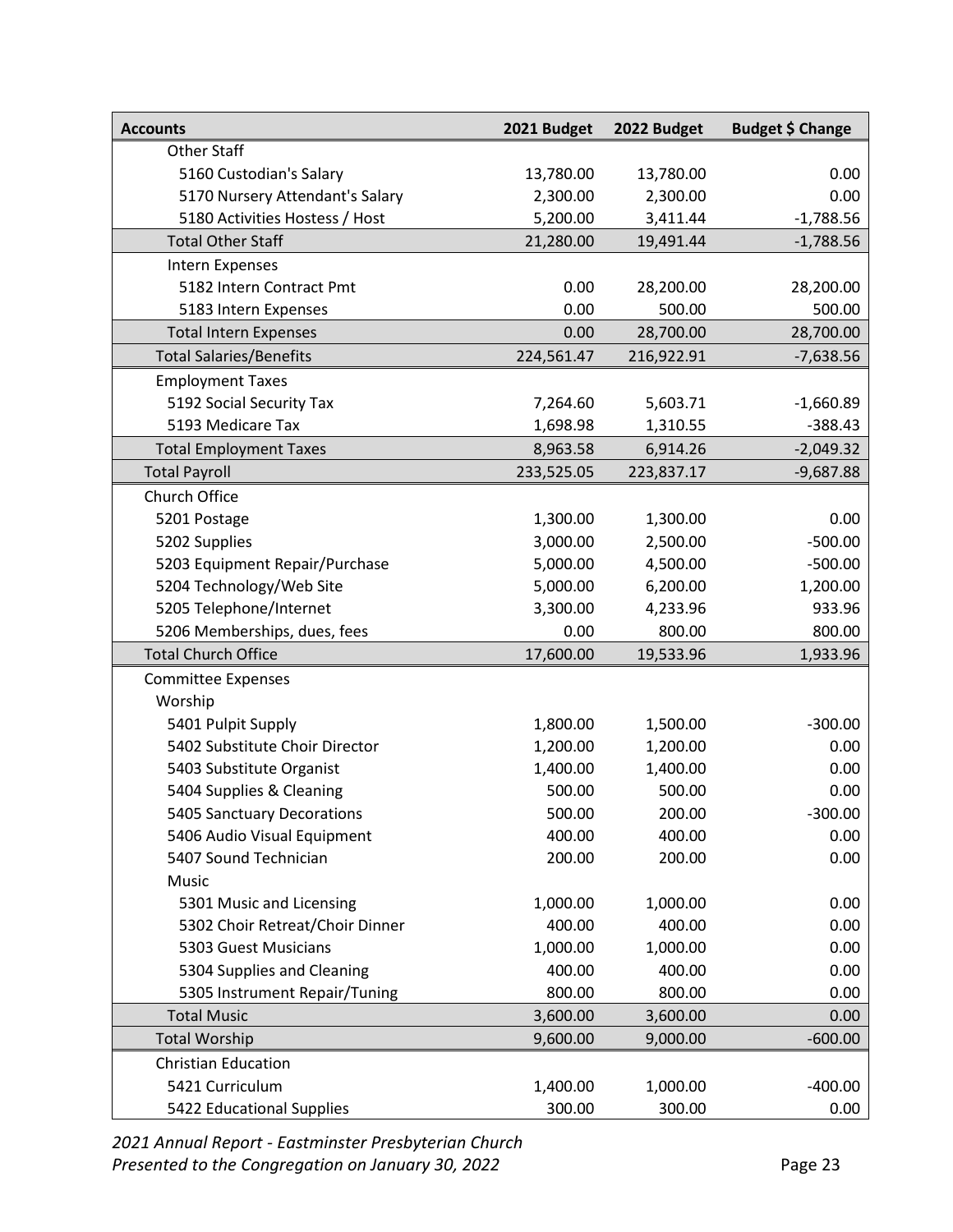| <b>Accounts</b>                      | 2021 Budget | 2022 Budget | <b>Budget \$ Change</b> |
|--------------------------------------|-------------|-------------|-------------------------|
| 5423 Leadership Training             | 1,000.00    | 500.00      | $-500.00$               |
| 5425 Special Adult Education         | 1,000.00    | 500.00      | $-500.00$               |
| 5426 Children's Activities           | 200.00      | 200.00      | 0.00                    |
| 5427 Nursery                         | 50.00       | 50.00       | 0.00                    |
| 5428 Children's Camp and Conferences | 500.00      | 500.00      | 0.00                    |
| 5429 Transportation                  | 3,000.00    | 2,000.00    | $-1,000.00$             |
| 5430 Special Events                  | 500.00      | 250.00      | $-250.00$               |
| 5431 Youth Retreats                  | 250.00      | 500.00      | 250.00                  |
| 5432 Youth Summer Camps/Conferences  | 3,000.00    | 2,500.00    | $-500.00$               |
| 5433 Youth Program                   | 200.00      | 750.00      | 550.00                  |
| 5434 Sponsor Expenses                | 1,500.00    | 1,000.00    | $-500.00$               |
| 5435 Scholarships                    | 500.00      | 300.00      | $-200.00$               |
| 5436 Background Checks               | 300.00      | 500.00      | 200.00                  |
| <b>Total Christian Education</b>     | 13,700.00   | 10,850.00   | $-2,850.00$             |
| <b>Congregational Care</b>           |             |             |                         |
| 5451 Care of Members                 | 800.00      | 800.00      | 0.00                    |
| 5452 Fellowship Supplies & Programs  | 1,500.00    | 1,000.00    | $-500.00$               |
| 5453 Activities/Scholarships         | 250.00      | 100.00      | $-150.00$               |
| 5454 Personal Devotions              | 500.00      | 500.00      | 0.00                    |
| <b>Total Congregational Care</b>     | 3,050.00    | 2,400.00    | $-650.00$               |
| Outreach                             |             |             |                         |
| 5461 Emergency Food Pantry           | 100.00      | 100.00      | 0.00                    |
| 5462 Mission Programs                | 1,000.00    | 1,000.00    | 0.00                    |
| 5463 Special Needs                   | 500.00      | 500.00      | 0.00                    |
| 5465 Outreach Other                  | 1,500.00    | 1,500.00    | 0.00                    |
| 5466 Communications/Website          | 400.00      | 400.00      | 0.00                    |
| <b>Total Outreach</b>                | 3,500.00    | 3,500.00    | 0.00                    |
| Stewardship                          |             |             |                         |
| 5471 Stewardship Other               | 900.00      | 500.00      | $-400.00$               |
| 5472 Electronic Giving               | 2,000.00    | 3,500.00    | 1,500.00                |
| <b>Total Stewardship</b>             | 2,900.00    | 4,000.00    | 1,100.00                |
| House & Property                     |             |             |                         |
| 5481 Insurance                       | 17,161.00   | 26,000.00   | 8,839.00                |
| 5485 Lawn Care/Grounds Maintenance   | 12,500.00   | 11,000.00   | $-1,500.00$             |
| 5486 Building Maintenance            | 10,000.00   | 12,500.00   | 2,500.00                |
| 5491 Pest Control                    | 0.00        | 500.00      | 500.00                  |
| Utilities                            |             |             |                         |
| 5484 Alarm Service                   | 600.00      | 700.00      | 100.00                  |
| 5487 Water/Sewer                     | 4,000.00    | 3,300.00    | $-700.00$               |
| 5488 Electric Service                | 12,000.00   | 11,000.00   | $-1,000.00$             |
| 5489 Gas Service                     | 2,800.00    | 3,200.00    | 400.00                  |
| 5490 Trash Collection                | 1,800.00    | 1,800.00    | 0.00                    |
| <b>Total Utilities</b>               | 21,200.00   | 20,000.00   | $-1,200.00$             |

*2021 Annual Report - Eastminster Presbyterian Church* Presented to the Congregation on January 30, 2022 **Page 24** Page 24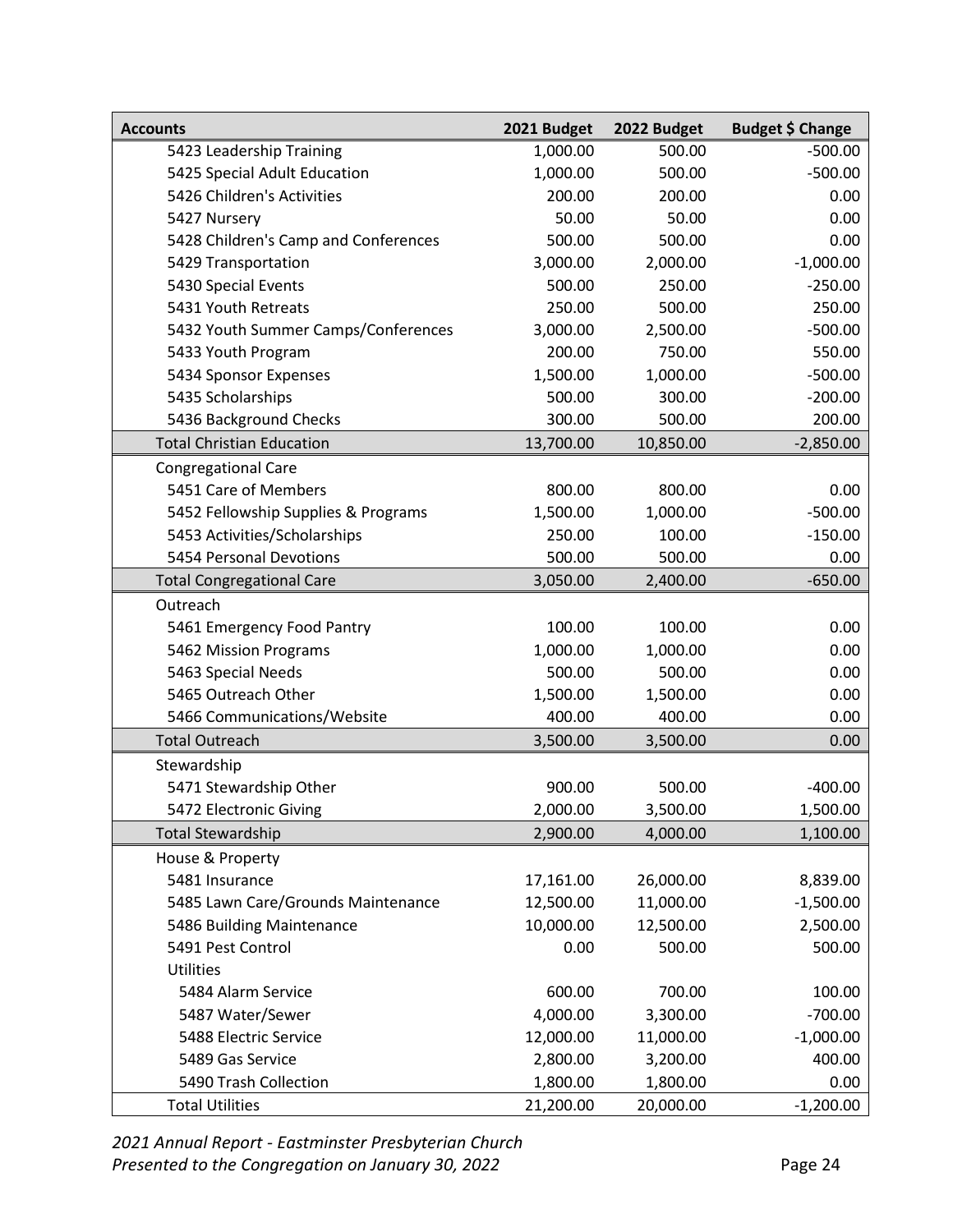| <b>Accounts</b>                      | 2021 Budget  | 2022 Budget  | Budget \$ Change |
|--------------------------------------|--------------|--------------|------------------|
| <b>Total House &amp; Property</b>    | 60,861.00    | 70,000.00    | 9,139.00         |
| <b>Total Committee Expenses</b>      | 93,611.00    | 99,750.00    | 6,139.00         |
| <b>Total Administrative Expenses</b> | 344,736.05   | 343,121.13   | $-1,614.92$      |
| <b>Total Expenses</b>                | 367,086.05   | 362,371.13   | $-4,714.92$      |
| <b>Net Total</b>                     | $-14,896.05$ | $-66,868.01$ | $-51,971.96$     |
|                                      |              |              |                  |

*Proposed Bylaw Changes (additions) to ARTICLE V: TRUSTEES, SECTION 4: DUTIES:*

#### **SECTION 4: DUTIES:**

A. To receive, hold, encumber, manage, and transfer property, real or personal, for the congregation, provided that in buying, selling, and mortgaging real property, the trustees shall act only after the approval of the congregation, granted in a duly constituted meeting; to accept and execute deeds of title to such property; to hold and defend title to such property; to manage any permanent special funds for the furtherance of the purposes of the congregation, all subject to the authority of the session and under the provisions of the Constitution of the Presbyterian Church (U.S.A.). The powers and duties of the trustees shall not infringe upon the powers and duties of the session or the board of deacons (Book of Order [Currently G-4.0101]).1

B. A safe deposit box is currently maintained by PNC. Three Trustees are to sign a new signature card in January. An appropriate letter and a copy of the November "Congregational Meeting Minutes" with the elected Trustees' names must be taken to the bank to secure new signature cards for completion. A Trustee is to maintain one key on his person and the second key is secured in a locked key box in the copy room at the church The Trustees (at least two) are to prepare a safe deposit box inventory annually for presentation by the April Session meeting. One copy of this inventory will go to the Clerk of Session (to be reported at the Session meeting), Treasurer, and one copy for the church files. The Treasurer is responsible for seeing that this is completed on a timely basis.

C. The Trustees must ensure both written and picture inventories of the church's real property are reviewed annually by the House and Property Committee. The Financial Secretary will assist with maintaining both inventories.\* What is to be inventoried are valuables – items that could not be replaced if stolen or damaged. For example, paintings by Gloria Taylor, sound equipment, organ, pianos, statue in courtyard donate to the church by artist Carol Ann Haggard, EPC's silver (stored in parlor); along with pictures of all rooms, i.e., sanctuary, chapel, fellowship hall; parlor; offices, etc.

D. The Trustees working with the Treasurer, Assistant Treasurer, Financial Secretary, and Assistant Financial Secretary shall annually clean and purge financial records, both paper and electronic, retaining at least a few years of records.

E. Beginning in 2021, the Trustees have been assigned the responsibility of evaluating (with the assistance from the House and Property Committee) the coverage the church has for the property, contents, etc. and any additional insurance matters that might arise. The Trustees will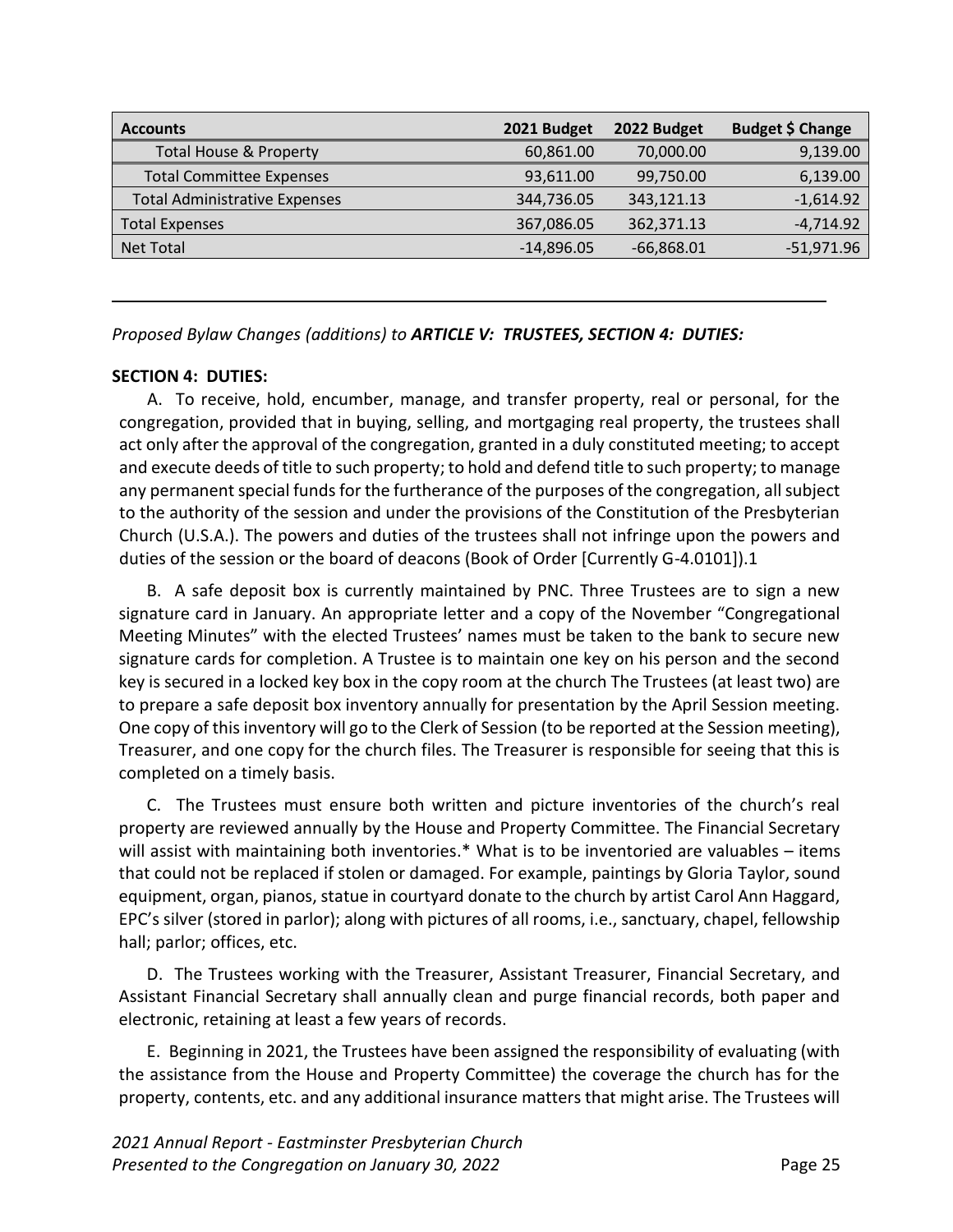need to work with the Treasurer and the PCUSA Insurance Board to maintain insurance on the property.

\*For Information only, not to be included in the Bylaws: The picture inventory was recommended by the insurance company and has been in place for 20-30 years. A new one is being prepared to be current following the remodel of 2021.

## **BYLAWS PREFACE**

The Bylaws of the EASTMINSTER PRESBYTERIAN CHURCH of Dallas, Texas, as a corporation, shall always be subject to the Constitution and laws of the State of Texas, and also to the Constitution of the Presbyterian Church (U.S.A.).

#### **ARTICLE I: ORGANIZATION OF THE CHURCH**

**SECTION 1: INTRODUCTION:** These Bylaws are intended to define the organization and procedure of EASTMINSTER PRESBYTERIAN CHURCH in areas not defined in the Form of Government of the Presbyterian Church (U.S.A.) and to place in the hands of each member a brief summary of the Form of Government. The General Rules of Judicatories as outlined in the Presbyterian Form of Government shall be the rules adopted for guidance of this church and its various organizations; and the Form of Government and the Book of Discipline of the Presbyterian Church (U.S.A.), shall be adopted by this church. In the event of any conflicting provisions hereinafter listed, the Form of Government of the Presbyterian Church (U.S.A.) shall be the final authority.

**SECTION 2: OFFICERS AND GOVERNING BOARDS:** Officers and Governing Boards of the church shall include: (a) the Minister(s) of Word and Sacrament, (b) the Session, (c) Trustees, (d) the Church Treasurer and Assistant Church Treasurer, and (e) the Financial Secretary and Assistant Financial Secretary.

**SECTION 3: TERMS OF ELECTED OFFICES:** The term of office for Ruling Elders and Trustees shall be three (3) years, elected by the congregation in three (3) classes with an equal number in each class. No officer shall serve on any church board for consecutive terms, either full or partial, aggregating six (6) years. Upon the expiration of a full term of service, any officer shall be ineligible to re-election to the same office until one (1) year shall have elapsed. The congregation may also choose to elect a Youth Elder to the Session for a term of one (1) year. All officers of the church shall be Active Members of the church.

**SECTION 4: TERMS OF APPOINTED OFFICES:** The Treasurer, Assistant Treasurer, Financial Secretary and Assistant Financial Secretary shall be appointed by the Session after due consideration of the recommendation of the Stewardship Committee. Appointments of Treasurer, Assistant Treasurer, Financial Secretary, and Assistant Financial Secretary shall be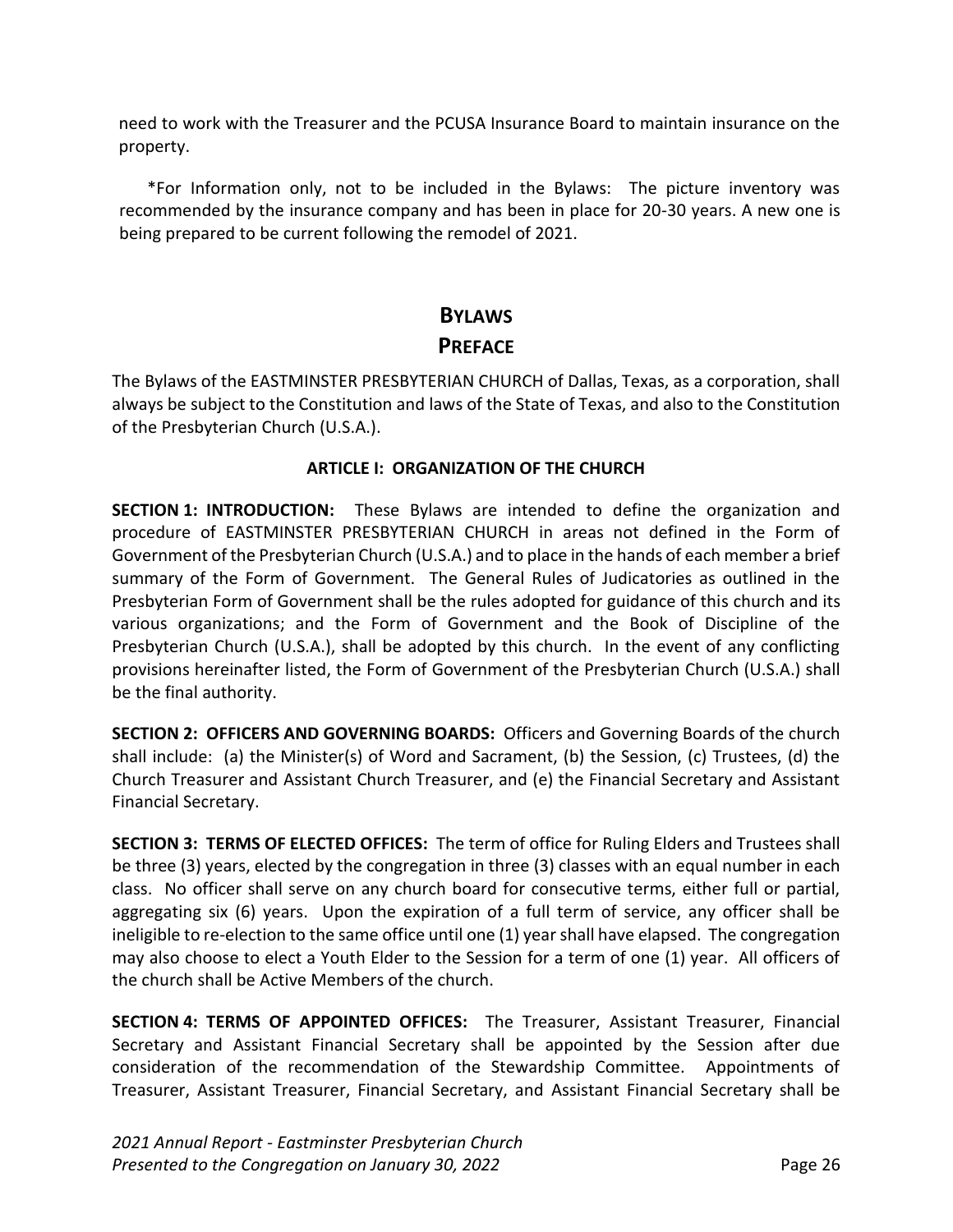made at the January Session meeting and shall be for a term of one (1) year. An appointee may be reappointed for two (2) additional years. Thereafter, a lapse of one (1) year shall intervene before this person may be reappointed to this office. If, in the judgment of the Session, the most effective operation of the church is best served, the Session may, on an individual and annual basis, disregard the three-year term limitation, making note of its intentional decision to do so.

**SECTION 5: VACANCIES OF ELECTED OFFICES:** Removal from the church community shall automatically vacate any church office when, in the judgment of the Session, an incumbent cannot adequately carry out the duties of the office he/she holds. Any resignation must be made to the Session and acted upon by the Session. Vacancies occurring in any elective office may be filled by a vote of the congregation at any regular or duly called meeting of the congregation. If emergency demands, the Session may make a temporary appointment until a congregational meeting can be properly called.

#### **ARTICLE II: MEETINGS**

#### **SECTION 1: STATED CONGREGATIONAL and CORPORATE MEETINGS**

A. There shall be an Annual Meeting of the congregation in the church edifice on a Sunday in January for the transaction of any business properly coming before such meeting and to receive the reports from all boards and organizations of the church. Public notice of the time, place and purpose during regular worship at least two (2) Sundays before said meeting and announced through the Sunday church bulletin on two (2) Sundays immediately preceding said meeting.

B. The Annual Corporate Meeting shall be held immediately following the Stated Congregational Meeting for the purpose of electing a Trustee(s).

C. There shall be a regular meeting of the congregation to elect the officers, receive the annual budget and the "Call of the Minister(s) of Word and Sacrament" and to transact other business which may properly come before such meeting. This meeting shall be held in the church edifice on the first Sunday in November each year and announced through the Sunday church bulletin on two (2) Sundays immediately preceding said meeting.

**SECTION 2: SPECIAL MEETINGS:** Special meetings of the congregation may be held at any time upon the call of the Session or the Presbytery. The time and specific purpose of such meetings shall be given during regular worship at least two (2) Sundays before said meeting and announced through the Sunday church bulletin on two (2) Sundays immediately preceding said meeting.

**SECTION 3: PRESIDING OFFICER:** The Minister(s) of Word and Sacrament shall preside at all Congregational Meetings. If the church is vacant or if the Minister(s) of Word and Sacrament and the Ruling Elders agree that the subjects to be discussed requires it, or if the Minister(s) of Word and Sacrament is/are ill or are otherwise unable to be present, a Minister(s) of Word and Sacrament of the Presbytery of jurisdiction shall be invited by the Session to preside. This invitation shall be cleared through the Committee on Ministry of the Presbytery.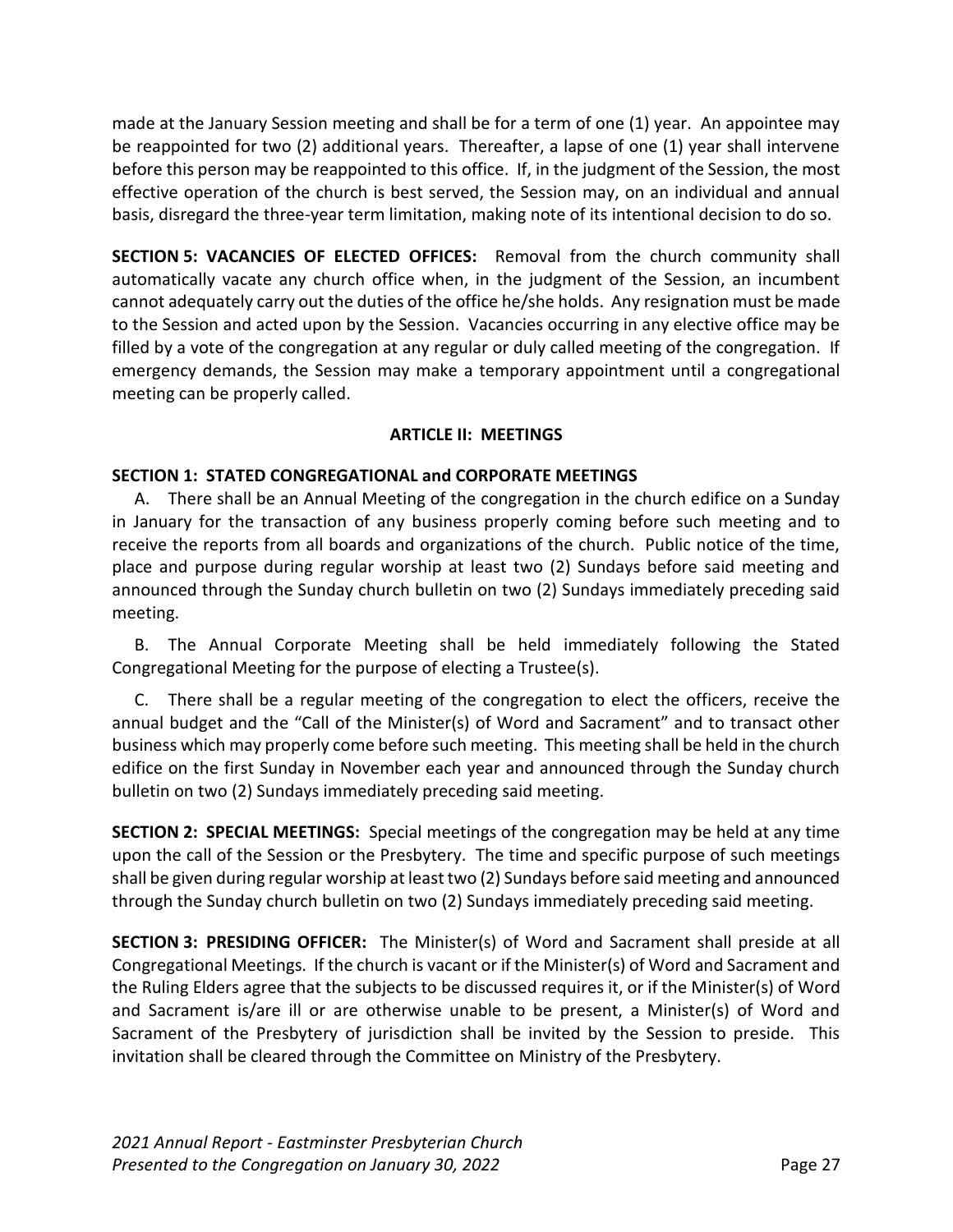**SECTION 4: SECRETARY:** The Clerk of the Session shall be the Secretary of the meeting of the congregation. In the absence of the Clerk, the Minister(s) of Word and Sacrament presiding shall designate an acting Clerk in his/her stead.

**SECTION 5: VOTING:** All Active Members in good standing shall be entitled to vote at Congregational Meetings. Only Active Members of Eastminster Presbyterian Church and of legal age shall be entitled to vote at meetings of the church corporation. Voting by proxy is not allowed.

**SECTION 6: QUORUM:** The Moderator, a Secretary and ten percent (10%) of the eligible voters shall constitute a quorum for the transaction of business at the properly called meetings of the congregation, corporate or ecclesiastical.

#### **ARTICLE III: ELECTION OF OFFICERS**

**SECTION 1: ELIGIBILITY:** Any Active Member of the church shall be eligible for the office of Ruling Elder.

**SECTION 2: NOMINATING COMMITTEE:** A Nominating Committee shall be named in January of each year as soon as the Session and various organizations of the church have been able to complete their organizations. This committee shall be composed as follows: three (3) Ruling Elders elected by the Session from the membership; one (1) of whom shall be elected by the Session as Chairperson of the committee; one (1) Active Member of the Church School elected by the members of the Junior High age or above; one (1) Active Member of the Women's Association; one (1) Active Member from the Men's Group (if there is a men's group); three (3) Active Members of the congregation elected at the Stated Congregational Meeting and nominated by the Nominating Committee of the church; one (1) Active Member elected by and from the combined Junior High and Senior High Youth Groups. The Minister(s) of Word and Sacrament shall hold ex-officio membership. The committee shall serve through the year to bring in nominations for any vacancies occurring and shall in the fall proceed with the matter of nominating officers to be presented at the Congregational Meeting called for the election of officers.

**SECTION 3: NOMINATIONS:** No later than six (6) weeks prior to the November meeting of the congregation for the purpose of electing officers, but as early as the Sunday following Easter, the Nominating Committee shall request the submission of any suggestions for nominations from the church members. Suggestions must be in writing and bear the signature of the person making the nomination. At this point, the willingness of the nominee to serve will not need to be verified by the person making the suggested nomination. Two weeks following such public announcement of the opening of nominations, the Nominating Committee shall begin its work of preparing a list of nominees for the respective vacancies. Due consideration shall be given to all suggested nominations presented to the committee as well as names generated by the committee itself. Nominations shall be determined by a majority vote of the committee.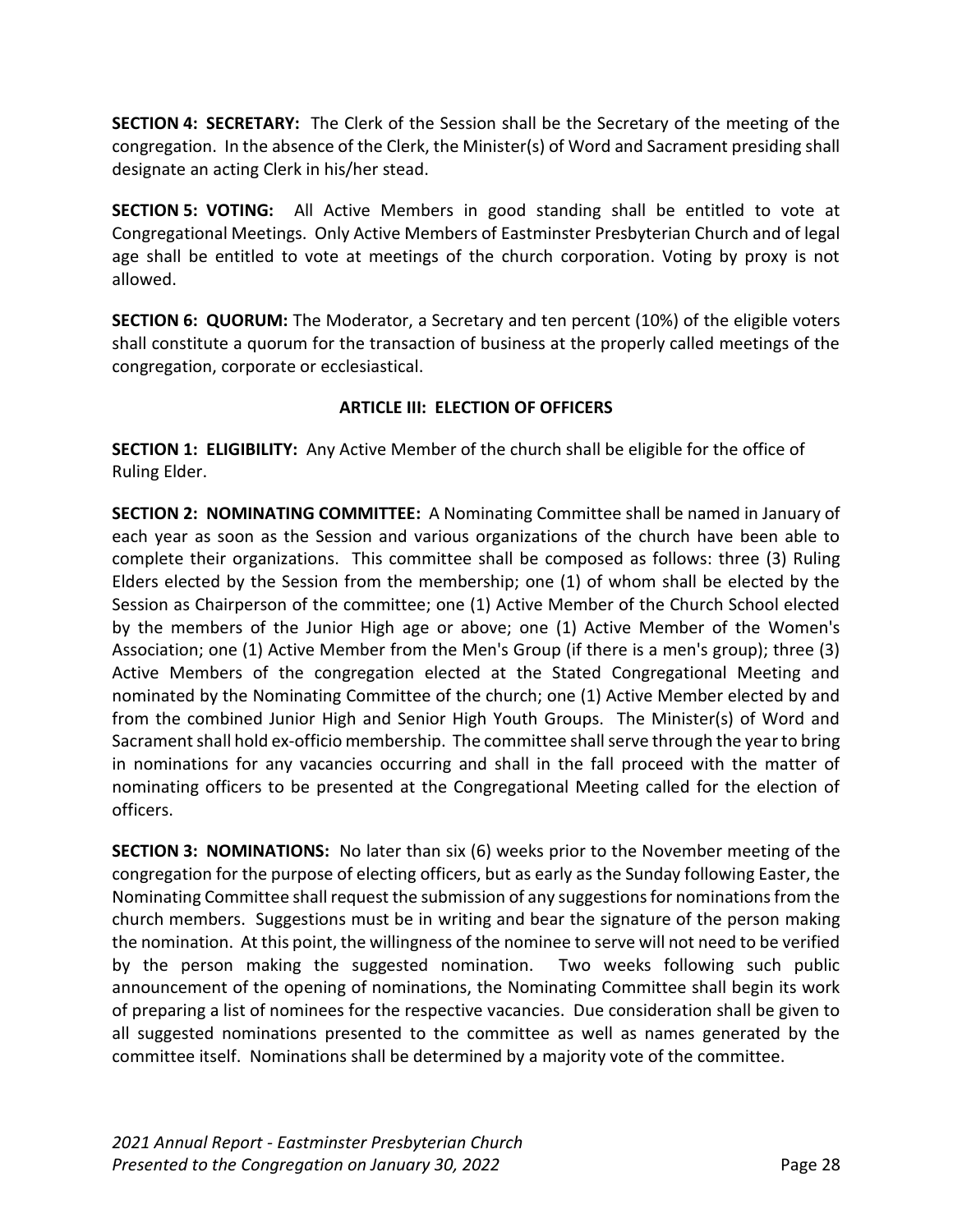**SECTION 4: POSTING OF NOMINEES:** On the two (2) Sundays immediately preceding the November election, the names of all persons nominated by the committee shall be listed alphabetically in the Sunday church bulletin. No nominations may be posted without the consent of the person nominated to accept the office if elected.

**SECTION 5: NOMINATIONS FROM THE FLOOR:** Nominations made from the floor and those nominated from the floor will be considered if the Nominee is present to consent to serve or if the Nominee has previously indicated willingness to serve.

**SECTION 6: ELECTION BY BALLOT:** All elections shall be by ballot unless the Moderator, by majority vote of the congregation, be directed to call for a voice vote.

**SECTION 7: ELECTION PROCEDURE:** Nominees receiving the highest number of votes and not less than a majority of all votes cast for any particular office shall be declared elected. The congregation may in any election, on motion, eliminate the names of one or more nominees receiving the smallest minority after the first vote.

**SECTION 8: ORDINATION AND INSTALLATION OF OFFICERS:** The ordination and installation of Ruling Elders shall be celebrated at a worship service on a Sunday in January. The installation of the Trustee(s) will be during the January Stated Congregational Meeting.

#### **ARTICLE IV: THE SESSION**

**SECTION 1: COMPOSITION:** The Session shall consist of the Minister of Word and Sacrament as Moderator and twelve (12) Ruling Elders, each elected for a term of three (3) years, with a class of four (4) Elders being elected each year. If the congregation so desires, the Session may also include a Youth Elder, elected for a term of one (1) year.

**SECTION 2: DUTIES:** The Session shall perform its duties as outlined in the Book of Order. The Session shall also maintain and administer The Gift Acceptance Policy.

**SECTION 3: MEETINGS:** The Session shall ordinarily meet once each month, but no less than quarterly, as a Stated Meeting. The Minister of Word and Sacrament shall also convene the Session in special meetings on due notice when he/she deems advisable or when requested to do so by any two (2) Ruling Elders. If a Ruling Elder misses three (3) Stated Meetings during the year with an unexcused absence, the position may be vacated.

**SECTION 4: QUORUM:** The Moderator and one-third (1/3) of the Ruling Elders shall constitute a quorum for the transaction of business at any duly called meeting.

**SECTION 5: CLERK:** The Session shall annually elect a Clerk of Session, serving as a Ruling elder, whose term shall be one (1) year. The Clerk may be reappointed for two (2) additional years, providing his or her three-year term of office has not expired.

**SECTION 6: STANDING COMMITTEES:** At the first meeting of the Session following ordination and installation of Ruling Elders, the Session shall organize itself for the year by naming Ruling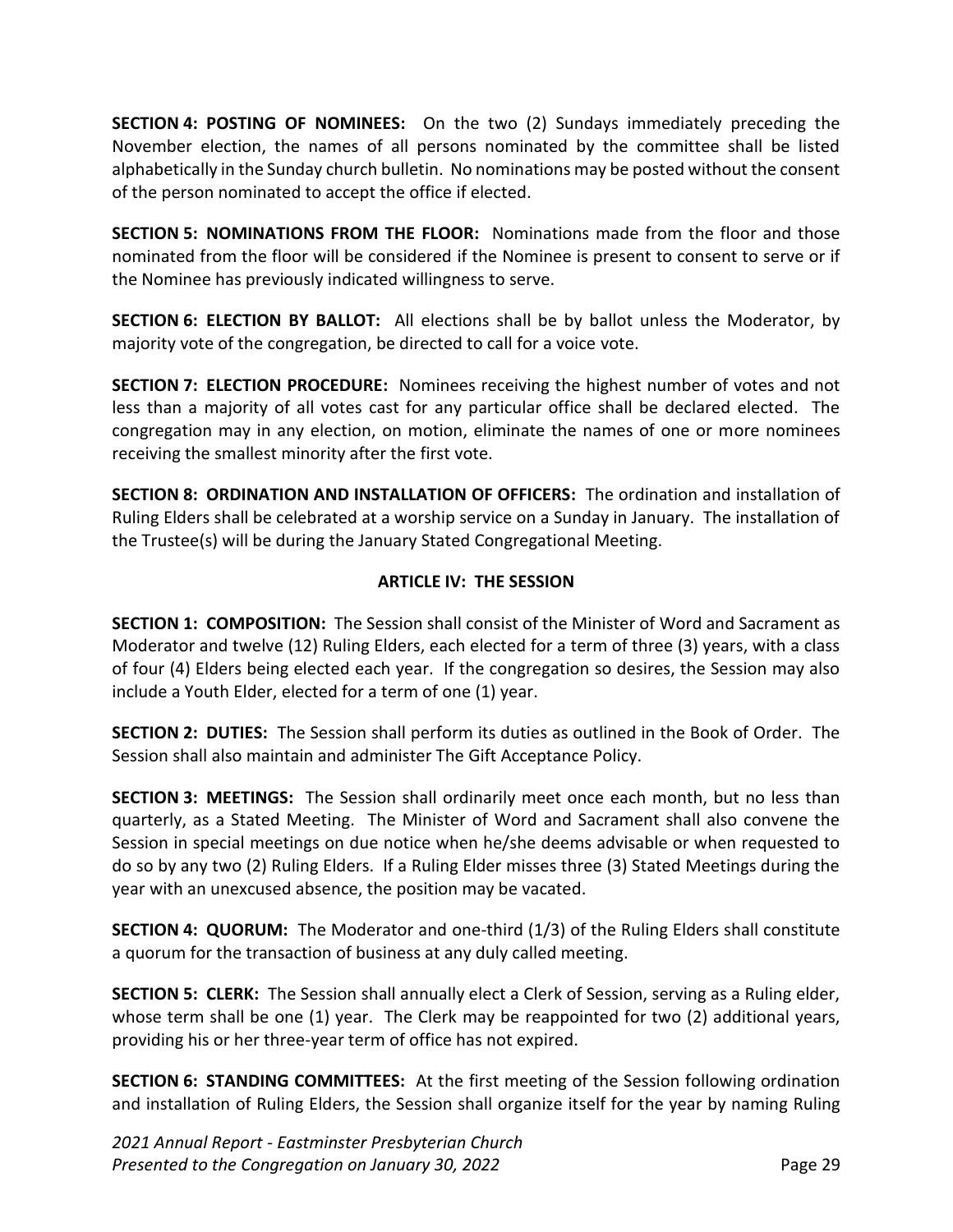Elders to the standing committees. The committee chairs will subsequently add members to the committees so that each committee will be composed of a majority of non-Ruling Elders. The committee chairperson will be a Ruling Elder. The Standing Committees are responsible to the Session for their several areas of responsibility. The Session may receive the recommendations of committees for action. The Session may delegate authority and empower a committee to act in areas specifically designated and duly recorded in Session minutes. Standing Committee action is subject to the review and final authority of the Session.

In the event any Standing Committee would like to make changes to their Mission Statement, the revised statement must be presented to the Session for final approval.

The Standing Committees are Christian Education, Congregational Care, House and Property, Outreach, Stewardship, and Worship.

**SECTION 7: ADMINISTRATIVE COMMITTEE:** There shall be an Administrative Committee which shall be composed of the chairpersons of the Standing Committees, the Church Treasurer, the Clerk of Session, and the Moderator of the Session, who shall serve as chairperson of the committee. This committee shall convene upon call of the Moderator at least twice annually.

The mission of this committee shall be to review the general operation and functioning of the church. This committee shall serve as the Personnel Committee of the church and in this capacity see to the preparation of job descriptions for all personnel, conduct performance review of staff and recommend adjustments in compensation of personnel.

The committee shall be responsible for the preparation of the annual budget to be submitted to the Session for approval by December of each year.

The Administrative Committee shall serve as a Special Gifts Committee whose responsibility shall include maintaining a list of necessary or desirable special gifts and the ordering of the priority of these gifts and ensure that the Church Treasurer or his/her designee promptly acknowledges all gifts and memorials received. The Financial Secretary maintains appropriate records pertaining to gifts and memorials received and the Clerk of Session maintains written records of the proceedings of the Administrative Committee.

#### **ARTICLE V: TRUSTEES**

**SECTION 1: ELECTION/COMPOSITION:** The congregation will elect a Board of Trustees composed of three (3) members who may be any Active Members of the church who have reached their legal majority. Each person will be elected for a three-year term, one (1) being elected each year upon nomination by the Nominating Committee. The election will be held at the Stated Congregational Meeting, usually in November, when Ruling Elders are elected. Trustees are installed at the Stated Congregational Meeting, usually in January.

**SECTION 2: CHAIRPERSON:** The chairperson of the Trustees shall be the "senior" member of the Board. (i.e., the person whose term expires at the end of the current year).

**SECTION 3: MEETINGS:** The Trustees will meet on the call of the chairperson. The chairperson will call a meeting when directed to do so by the Session.

*2021 Annual Report - Eastminster Presbyterian Church Presented to the Congregation on January 30, 2022* Page 30